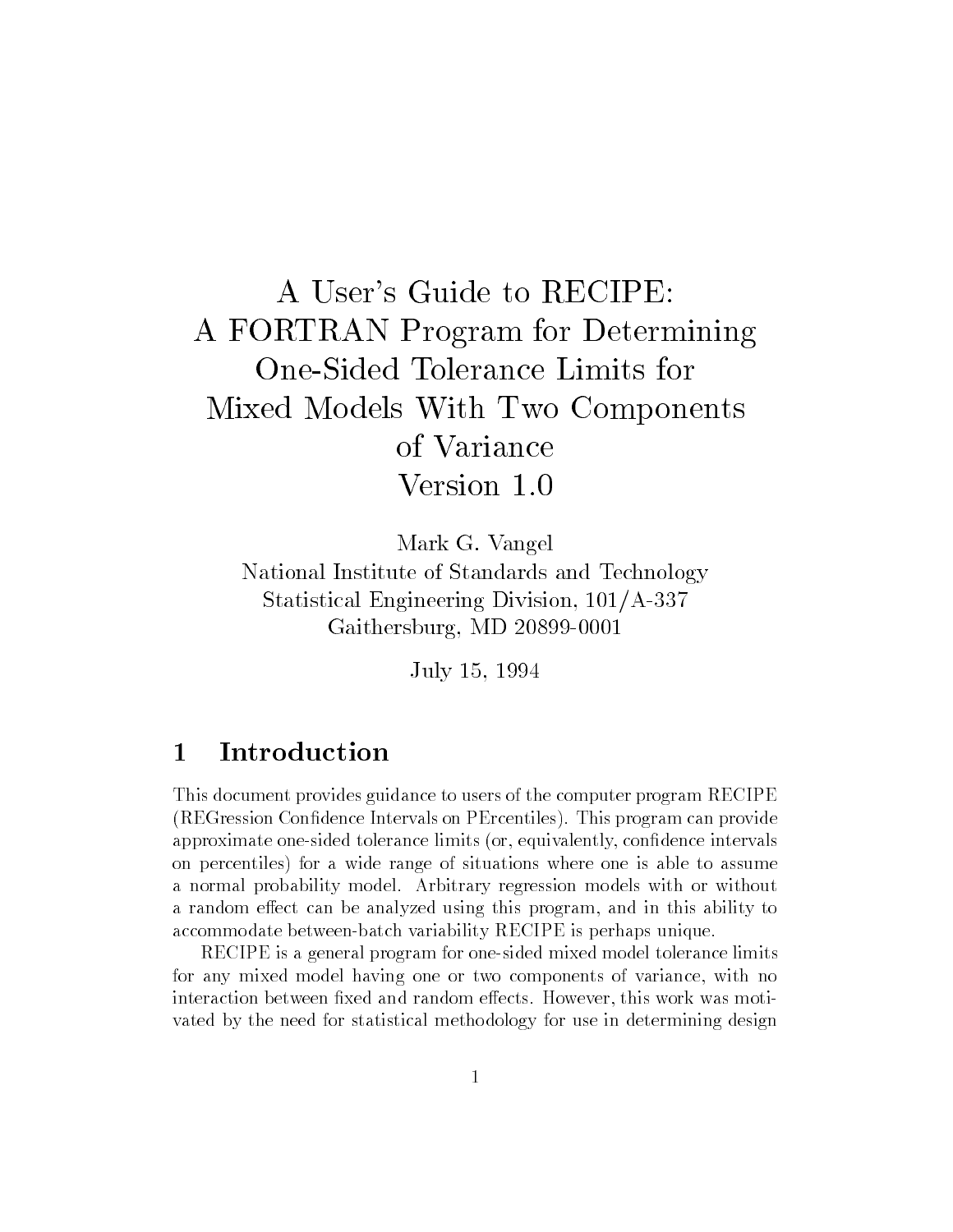allowables for composite materials in aircraft applications, particularly in the presence of between-batch variability. Most readers of this document will be users of composite materials, so we will explain this program using the examples of A-basis and B-basis material properties (or design allowables). An A-basis value is a (:99; :95) lower tolerance limit, and a B-basis value is a (:90; :95) lower tolerance limit. Alternatively, A- and B- basis values can be interpreted to be 95% lower condence bounds on the 1st and 10th population percentiles, respectively. For more information on statistically-based design allowables and their relation to tolerance limits, see Mil-Handbook-17D (1994, Volume 1, Chapter 8) and Vangel (1996). This user's manual is intended to be usable by engineers with little statistical training; consequently (as in Vangel 1996) the examples are discussed with these engineers in mind, and some background material is included which can be omitted by the experienced statistician.

The theory underlying the method used is documented in Vangel (1995a, 1994) and will not be discussed here. Instead, we will illustrate the use of this computer program through a series of representative examples.

## 2 One-Sided Tolerance Limits and Confidence Intervals on Percentiles

The present section is divided into two parts: the first part provides a precise definition of one-sided tolerance limits and their relationship to confidence intervals on percentiles, the second part attempts to explain tolerance limits in terms of the engineering application to design allowables. Obviously, the statistician may want to read the first part carefully and skim the remainder, while the opposite will likely be true for the engineer.

Let U be a random variable, and assume that we are interested in interval estimates of quantiles of  $U$ . Let  $T$  be a statistic based on a random sample from U. A  $(\beta, \gamma)$  lower tolerance limit is a random variable T such that a proportion of at least  $\beta$  of the population of U is covered by the interval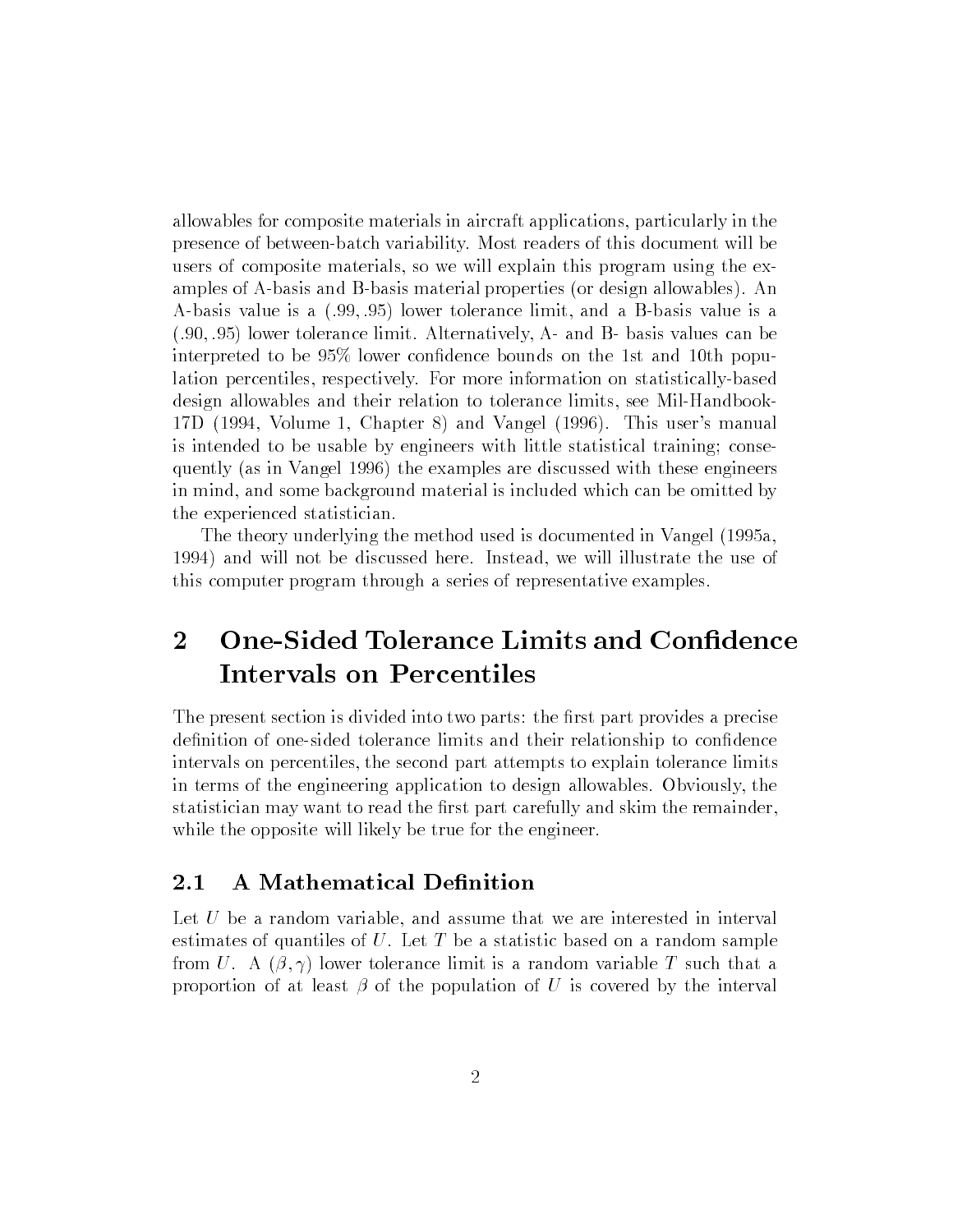$(T, \infty)$  with probability  $\gamma$ . That is,

$$
\Pr\left[\Pr\left(U>T|T\right)\geq\beta\right]=\gamma.\tag{1}
$$

One-sided upper tolerance limits are dened similarly (see the AZppendix). We refer to  $\beta$  as the *content* and  $\gamma$  as the *confidence*.

Now, assume in addition that U denotes a N $(\mu, \sigma^2)$  random variable. where  $\sigma^2 = \sigma_b^2 + \sigma_e^2$  is the sum of a between-group component of variance  $\sigma_{\bar{b}}$  and a within-group component of variance  $\sigma_{\bar{e}}$ . For example,  $\bar{U}$  might represent the strength of a random specimen chosen from a random batch of a material, where  $\mu = w^T \theta$  may depend on covariates. The program RECIPE calculates approximate  $(\beta, \gamma)$  lower tolerance limits for U.

### 2.2 Statistically-Based Design Allowables

A *design allowable* for a material is the maximum value of stress or strain at which one can be reasonably certain that failure will not occur. For the design of structures for which weight is not a primary consideration, allowables are typically calculated by dividing a stress level at which failure is known to often occur by a sufficiently large constant (a safety factor) (Gere and Timoshenko, 1984, p. 29). The structure is then designed so as to ensure that the stresses (or strains, etc.) do not exceed the allowables for the materials. No use is made of statistics in this general definition of allowable. The strength of a material is regarded as a known constant, and this value is divided by a safety factor, which may reflect extensive engineering experience in similar applications.

Material properties often exhibit considerable scatter, however, and this is particularly apparent for many composite materials. Also, the use of deterministic safety factors can result in structures which are heavier than they need be, an obvious drawback to their use in aerospace applications. Consequently, the concept of design allowable has a precise statistical definition in the aircraft industry, established long ago in Mil-HDBK-5 (1987) for metals, and carried over to the corresponding handbook for composites, Mil-HDBK-17 (Volume 1, 1994). (What we refer to as `allowables' here are called `material basis properties' in Mil-HDBK-17; for the present discussion these terms can be regarded as equivalent.)

A B-basis design allowable, or material basis value, is dened to be a 95% lower condence limit on the 10th percentile of the population of a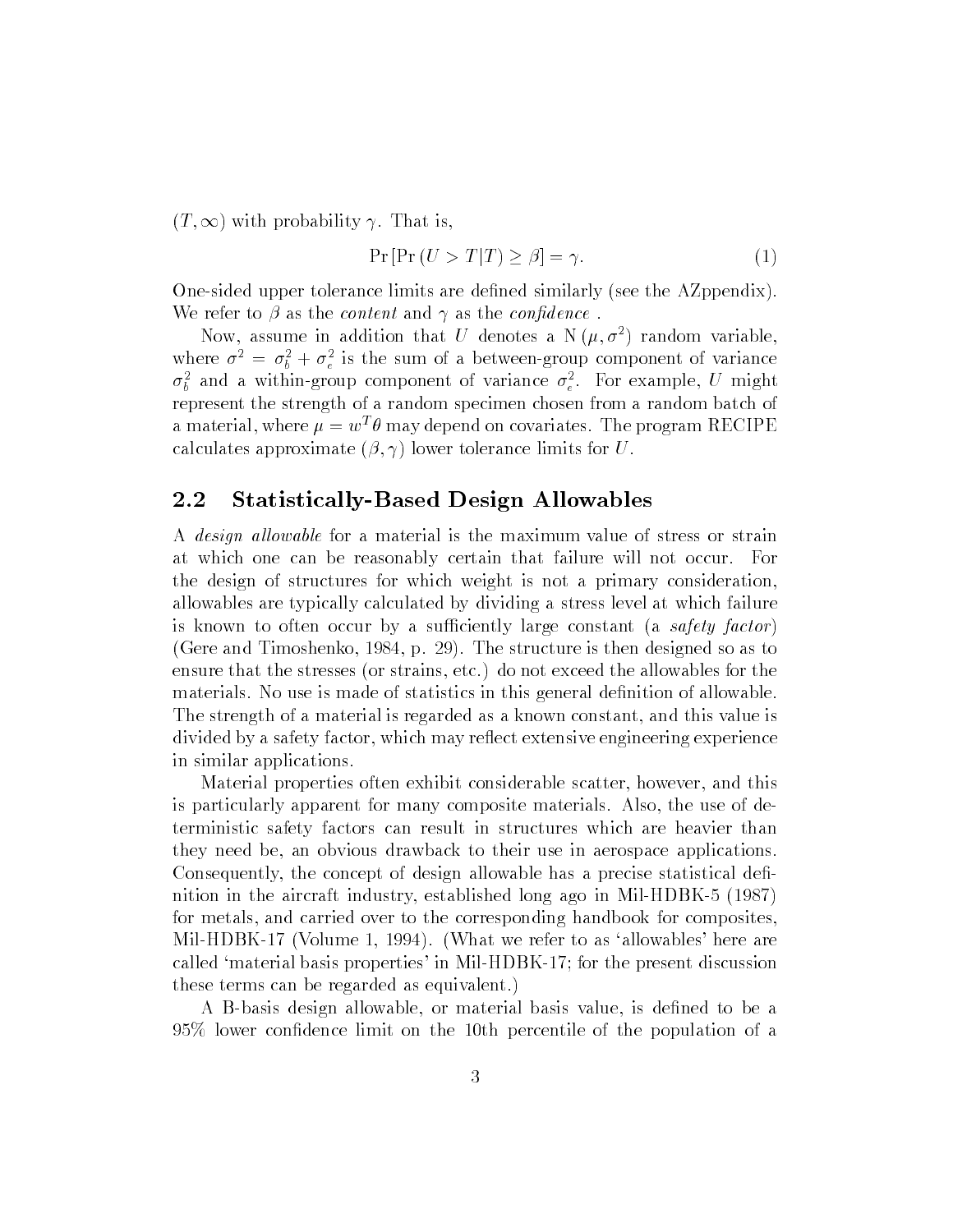material property (usually strength, but sometimes ultimate strain). An Abasis value is defined as a 95% lower confidence limit on the 1st percentile of a population; this more stringent value is typically used in situations where failure of a component would cause structural failure.

It is helpful to begin by considering the simplest case. Based on strength measurements for <sup>n</sup> identical specimens of a material, tested under identical experimental conditions, a B-basis is calculated. This calculation can be done using RECIPE (see Example 1), though this scenario is so simple that the calculations could actually be done by hand (e.g., Mil-HDBK-17, 1994, Volume 1, Section 8.5). We could plot a histogram of these values, and we might imagine what this histogram would look like if we had many (even infinitely many) strength values. The histogram would likely approach a smooth curve, which we call the population of strength values. This population has a 10th percentile, the value of which we will never know, since we only have n specimens, and  $n$  is presumably quite small. Our B-basis value tells us something about this percentile, however. A B-basis value has the property that if we were to obtain <sup>n</sup> specimens over and over again, and calculate many of these basis values, 95% of the time these (hypothetical) Bbasis values would be less than the unknown 10th population percentile. The B-basis value thus provides a conservative estimate of the 10th percentile; we say that it is less than this percentile with  $95\%$  confidence.

Complications of at least three kinds can be introduced into these calculations. First, we don't know the functional form of this `smooth curve' which we think of as being the population of material property values. We will make the assumption that this curve is Gaussian (or 'bell-shaped'); statisticians would say that it has a `normal distribution'. Other models, such as the Weibull distribution, are sometimes used, but at present only the normal distribution can be applied to the complicated `messy data' scenarios, involving several batches, which are typical in applications.

Another common difficulty occurs when the population mean varies with factors such as temperature, layup, and humidity, forcing the experimenter to spread his testing resources rather thinly by testing only a very few specimens at any one set of experimental conditions. Allowable curves (or surfaces) may be required, for example with temperature as an independent variable. The computations are likely to be too difficult for hand or calculator calculations. though RECIPE can provide the desired results fairly easily (Examples 2-5).

The third complication arises when we have data from several batches,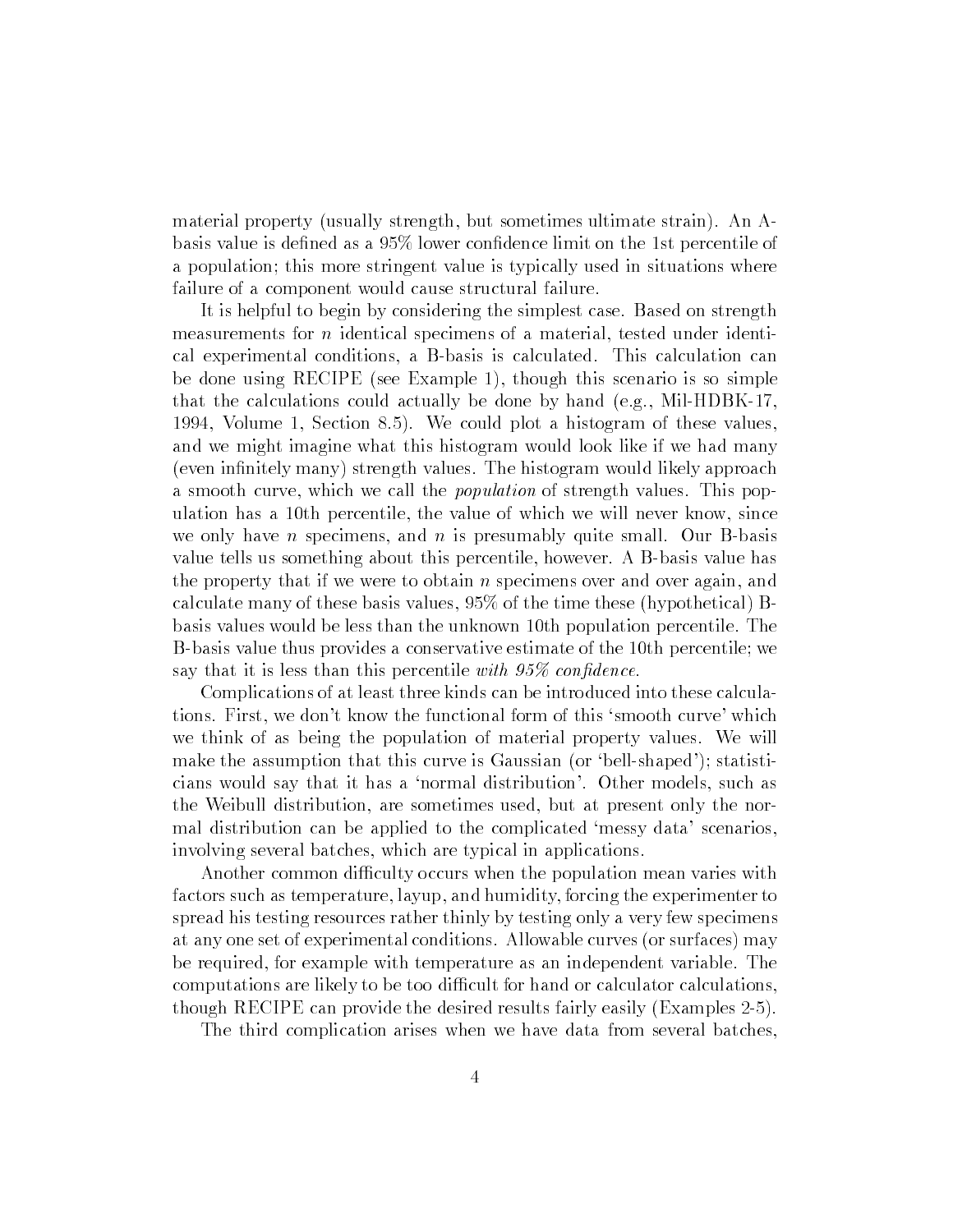and we are concerned with variability among these batches, and among future batches which we will see during production. Our population here may consist of the strength of a random specimen chosen from a random batch, with the population variance being the sum of between-batch and withinbatch components. If we ignore the batches and pool the data, then we will be acting as if the between-batch component of this variance is zero, and hence underestimating the population variance. As a result, our allowables could be too high.

The second and third difficulty discussed above often occur together when, for example, data from several batches are obtained at several temperatures. RECIPE can be used for these problems, as we will see in Example 4.

#### 3 3 Regression Analysis

Testing is expensive, so it is not surprising that in industry one usually obtains only a small amount of data for a fixed set of experimental conditions  $(e.g.$  five room temperature dry unidirectional tensile strength measurements on data from a single batch). If one chooses to determine material basis properties for given conditions using only data obtained at these conditions, then one will often be faced with prohibitively low values because of the limited data. However, if one is willing to assume that other sets of data on the same material come from populations which differ in their means, but have the same variance, then regression analysis is an extremely powerful general statistical technique which uses all of the data to determine material basis values at each condition. In addition, if some of the conditions are continuous variables such as temperature, one can interpolate or (with caution) extrapolate to estimate basis values for conditions for which no test data is available. We relate the various datasets corresponding to different conditions by a  $re$ gression model and make assumptions of independence, constant variance, and normality. In return for these assumptions, we are able to make much more efficient use of the data than if we analyzed each condition separately; however, if the assumptions do not approximately hold, regression methods can lead to misleading results. So the use of any regression analysis program, in particular RECIPE, must be accompanied by careful inspection of the data to check the validity of assumptions. RECIPE is not a replacement for general regression analysis software: it is a program which only calculates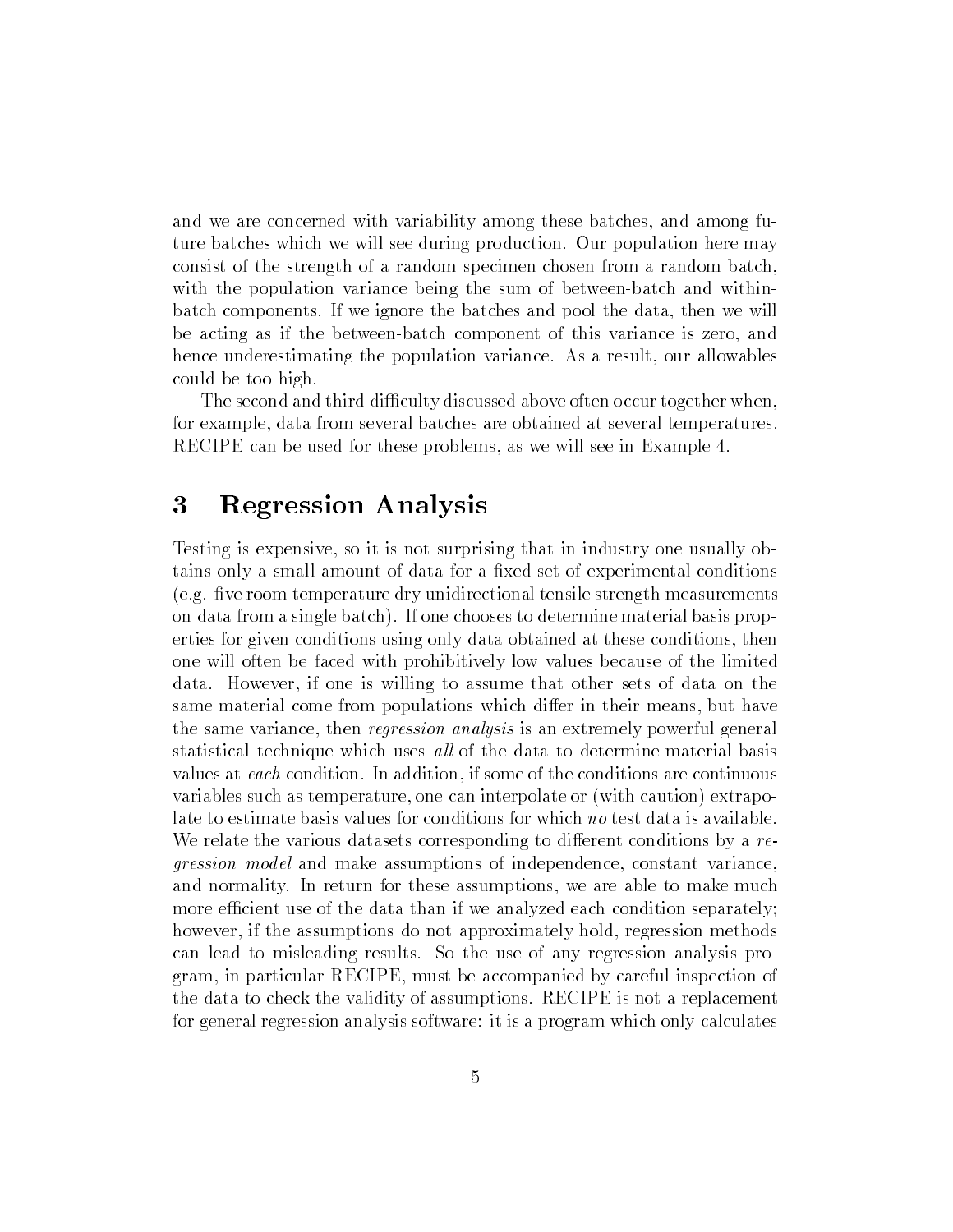one-sided tolerance limits (in particular, material basis values), and the use of RECIPE should be supplemented by data analysis using general-purpose statistical software. A discussion of the practice of regression analysis, including the interpretation and criticism of the results and the diagnosis and treatment of the violation of assumptions is beyond the scope of this user's guide. There are many textbooks on this topic at all levels (e.g., Box, et. al. (1978), Chapter 14; Weisberg (1980)).

## 4 Regression Models

The ob jective of a regression analysis for material basis properties is to obtain basis values for a particular response (e.g., tensile strength) as functions of fixed factors (e.g., temperature, layup, and humidity). We will refer to the measured response values as observations, and the values which describe the conditions corresponding to these observations as covariates. For example, if we assume a linear relationship between tensile strength and temperature, then the mean strength at a temperature  $T_i$  is, in the limit of infinitely many observations at this temperature, equal to  $\theta_0 + \theta_1 T_i$ . The constants  $\theta_0$  and  $\theta_1$  are generally unknown, and must be estimated from the data. The values that these constants multiply, here 1 and  $T_i$ , are covariates; together they describe the fixed conditions under which the *i*th strength observation was made.

Assume that the data being analyzed consist of n observations at  $l$  fixed conditions (or levels), and number these conditions  $1, 2, \ldots, l$ . In our example of linear regression on temperature, we have  $l$  temperatures, and  $l$ corresponding sets of covariates:  $(1, T_1), (1, T_2), \ldots, (1, T_l)$ . We need to indicate which fixed condition corresponds to each observation, so let the fixed condition for the sth observation be  $p(s)$ . We will also allow for the fact that each observation is made on a specimen from one of  $m$  batches. These batches are numbered  $1, 2, \ldots, m$ , and  $q(s)$  indicates the batch corresponding to the sth observation. We will denote the observations by  $y_s$ , for  $s = 1, 2, \ldots, n$ , where the sth value comes from fixed level  $p(s)$  and from batch  $q(s)$ .

We assume that the  $\{y_s\}$  are a sample from a normal distribution with mean

$$
\mu_{p(s)} = \theta_1 z_{p(s),1} + \theta_2 z_{p(s),2} + \ldots + \theta_r z_{p(s),r},\tag{2}
$$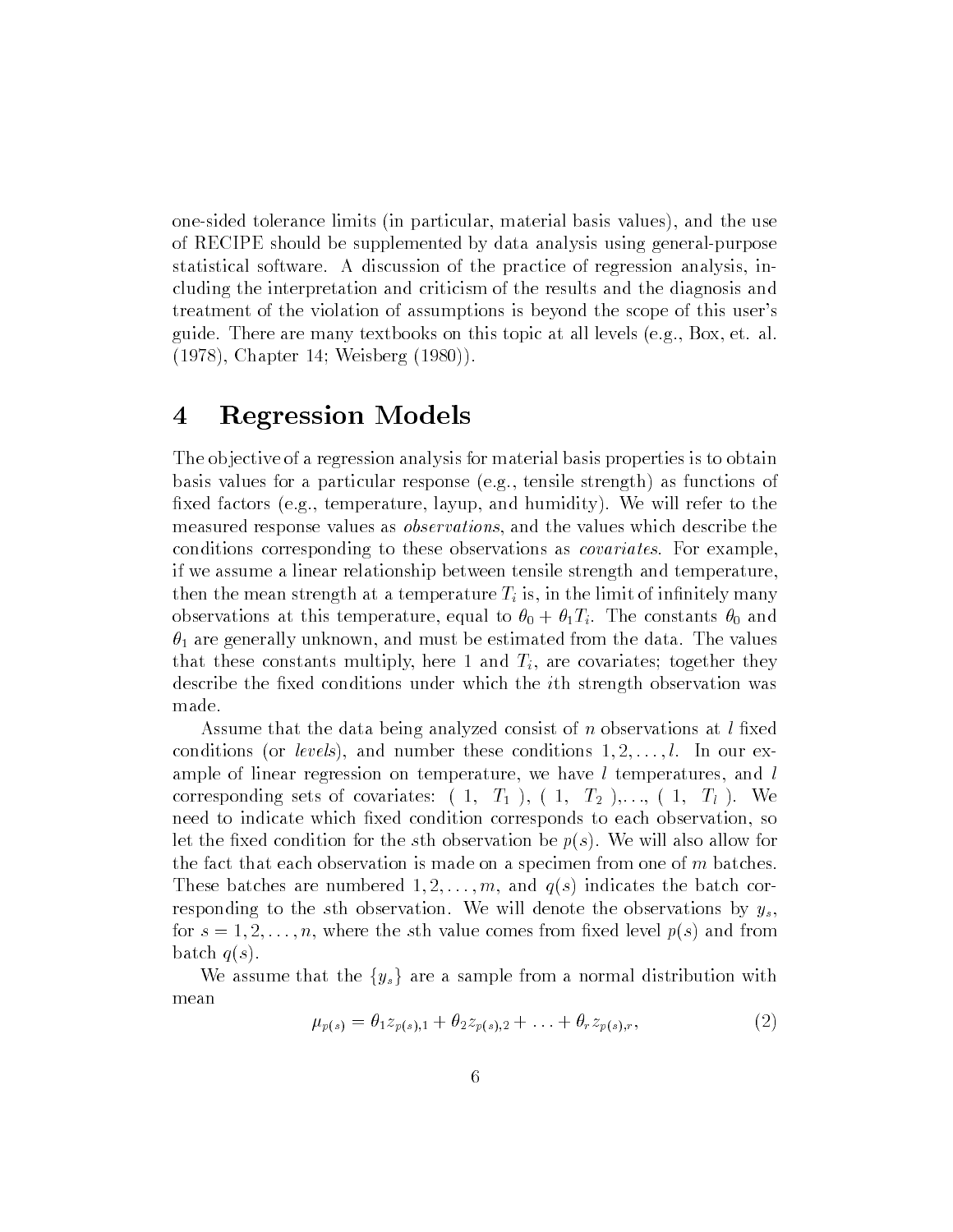where the  $\{z_{p(s),u}\}\$ , for  $1 \leq p(s) \leq l$  and  $u = 1, \ldots, r$ , are known constants and the  $\{\theta_u\}$  are parameters to be estimated. For example, if we are assuming that mean strength varies linearly with temperature, and if condition  $p(s) = 1$ corresponds to 75 degrees, then

$$
\mu_1 = \theta_1 + \theta_2 \cdot 75,\tag{3}
$$

so  $r = 2$ ,  $z_{11} = 1$ , and  $z_{12} = 75$ .

We can never observe the means  $\mu_{p(s)}$ . Each data value consists of the sum of  $\mu_{p(s)}$  plus a random quantity  $b_{q(s)} + e_s$ , where  $b_{q(s)}$  takes on a different value for each batch  $q(s)$ , and  $e_s$  takes on a different value for each observation. We assume that the  ${b_{q(s)}}$  and  ${e_s}$  are random samples from normal populations with means zero and variances  $\sigma_{\bar{b}}$  and  $\sigma_{\bar{e}}$ , respectively. We will refer to  $o_b$  as the between-batch variance, and to  $o_e$  as the within-batch (or error) variance. We can now express the data as

$$
y_s = \mu_{p(s)} + b_{q(s)} + e_s = \theta_1 z_{p(s),1} + \ldots + \theta_r z_{p(s),r} + b_{q(s)} + e_s, \qquad (4)
$$

where the  $\{z_{p(s),u}\}\$  are known, the  $\{\theta_u\}$  are unknown fixed quantities, and the  $\{b_{g(s)}\}$  and  $\{e_s\}$  are random quantities with unknown variances. The specification  $(4)$  is called a *regression model*. Every regression analysis begins with the choice of a regression model. In the remainder of this section, we illustrate the construction of regression models with five examples. In the following section we provide analyses for particular cases of each of these examples, using actual graphite/epoxy strength data.

### 4.1 Example 1: Simple Random Sample

We begin with the simplest case of all: a simple random sample of n observations from a single batch at a fixed set of conditions. For this case, we have  $l = 1$  condition and  $m = 1$  batch, so  $p(s) = q(s) = 1$  for each s. We write this model as

$$
y_s = \theta_1 + e_s. \tag{5}
$$

Note that  $b_{q(s)}$  does not appear in (5). We cannot estimate between-batch variability with fewer than two batches, just as we cannot estimate a variance with fewer than two observations.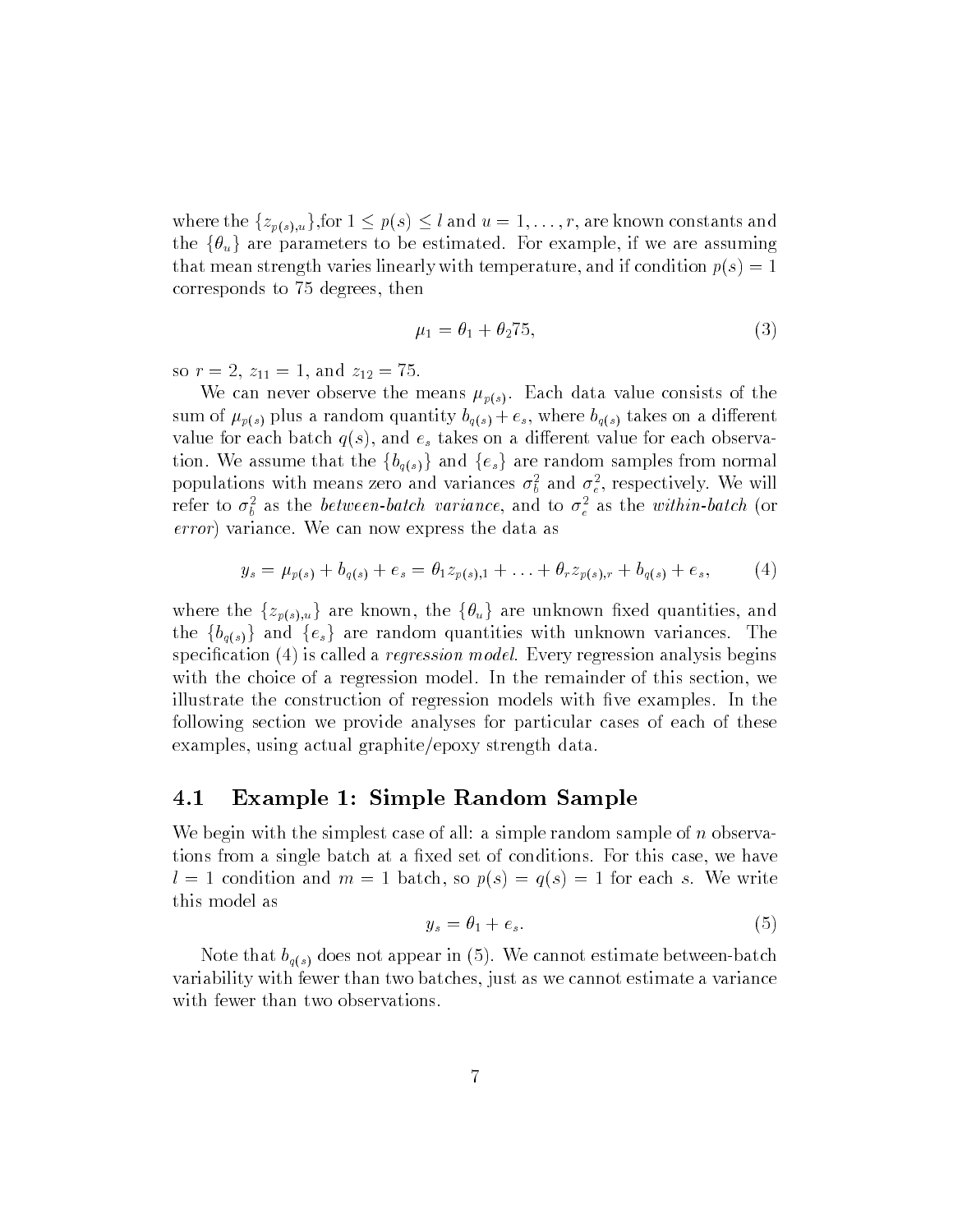### 4.2 Example 2: Random Effects ANOVA Model

Now assume that we have data on several batches, each tested under the same set of fixed conditions. Since we have only one set of fixed conditions, the model for this example has a constant mean, but now we have both between-batch and within-batch components of variance. So  $l = 1$ , and

$$
y_s = \theta_1 + b_{q(s)} + e_s. \tag{6}
$$

Equation  $(6)$  is the usual random-effects ANOVA (or simply 'ANOVA') model of Mil-HDBK-17D (Volume 1, Section 8.5.4).

### 4.3 Example 3: Simple Linear Regression With Data From a Single Batch

We return now to the situation where we have data from a single batch, so that  $m = 1$ ; but now we allow for several conditions, so that  $l > 1$ . To x ideas, assume that we have several sets of unidirectional tensile strength data from a single batch, with each set being tested at a different temperature, and with all other conditions held constant. Assume further that the strength for this material is believed to vary linearly with temperature, at least for temperatures within the range of the data. As in (5), we cannot estimate between-batch variability. The regression model appropriate for this situation is:

$$
y_s = \theta_1 z_{p(s),1} + \theta_2 z_{p(s),2} + e_s,\tag{7}
$$

where  $z_{p(s),1} = 1$  and  $z_{p(s),2} = t_i$ , the *i*th test temperature.

### 4.4 Example 4: Simple Linear Regression With a Random Effect

If we have the same situation as in Section 4.3, except that we have data from more than one batch, then we can introduce the  $b_{q(s)}$  random batch effect in the model, to get

$$
y_s = \theta_1 z_{p(s),1} + \theta_2 z_{p(s),2} + b_{q(s)} + e_s. \tag{8}
$$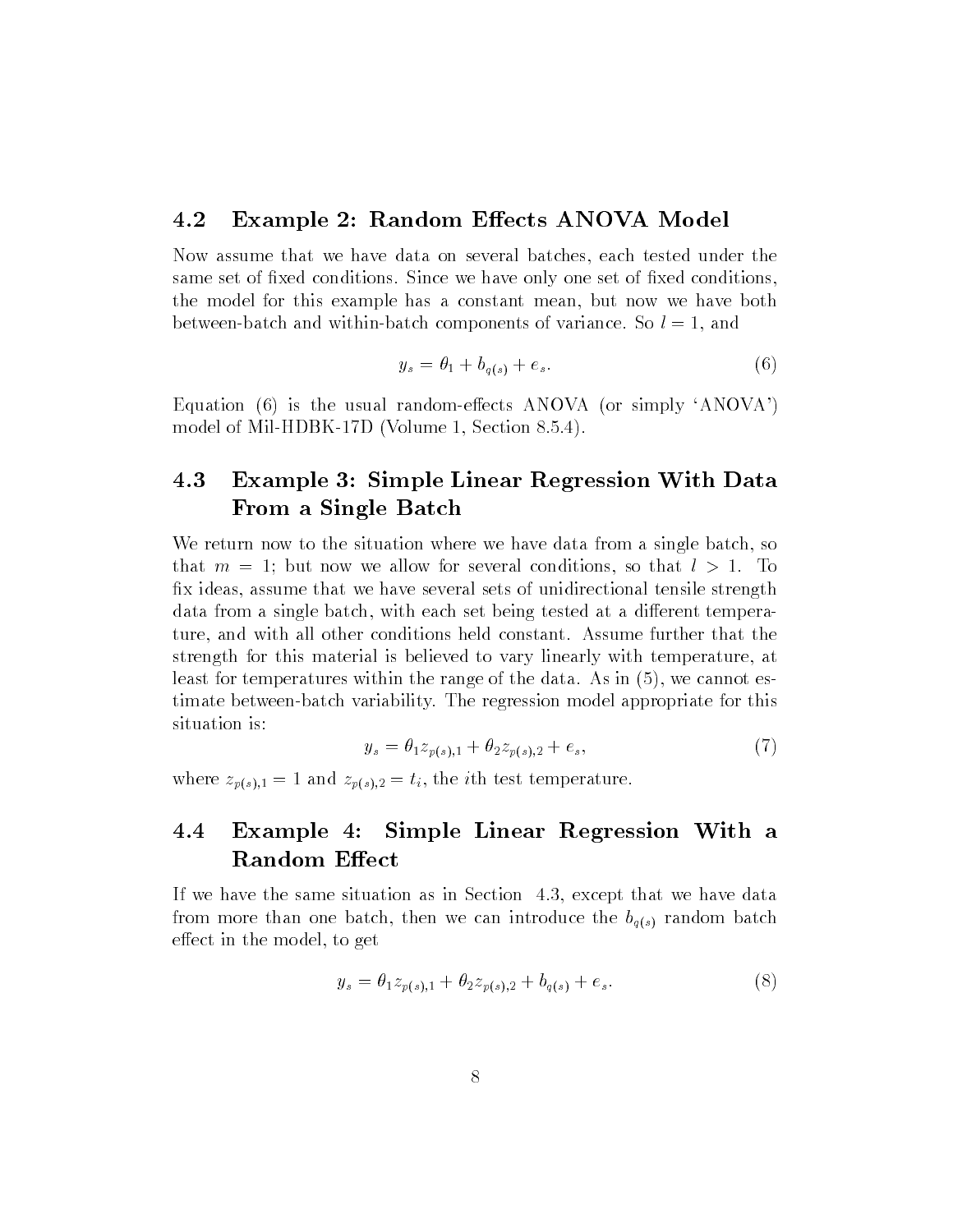### 4.5 Example 5: One-Way Mixed Model ANOVA: Basis Values With Data From Multiple Sources

Suppose that we have several batches of data from each of several manufacturers, and that they wish to combine their resources to determine basis values. If we are absolutely certain that the manufacturing and testing are identical for all of the data, then we can ignore the fact that the data came from multiple sources. Often, however, there will be slight differences among the manufacturers in the way the material was fabricated and/or tested. In such cases, if we are not willing to assume that the variability between and within batches are close to being the same for all manufacturers, then there is no alternative to applying the usual ANOVA method (as in Section 4.2) separately to each manufacturer's data. But if we are willing to assume that each set of data exhibits the same variability (with a possibly different mean for each manufacturer), then all of the batches can be used to determine a basis value for each manufacturer. These basis values will often be substantially higher, and closer together, than if each manufacturer had acted alone.

To develop a regression model for this example, let the mean for the ith manufacturer be  $\mu_i$ . If there are l manufacturers, we have  $r = l$  unknown fixed parameters  $\mu_1, \mu_2, \ldots, \mu_l$  – in addition to the components of variance  $\sigma_b$  and  $\sigma_e$ . Hence, the regression model is of the form

$$
y_s = \theta_1 z_{p(s),1} + \ldots + \theta_r z_{p(s),r} + b_{q(s)} + e_s
$$
  
=  $\mu_{p(s)} + b_{q(s)} + e_s.$  (9)

We have taken the zs to be  $z_{p(s),u} = \delta_{p(s),u}$ , where  $\delta_{p(s),u}$  (the Kronecker- $\delta$ ) equals one when  $p(s) = u$ , and zero otherwise. The fixed parameters are  $\theta_i = \mu_i$ .

### 5 Examples

To illustrate the use of the program, we will now present an analysis for each of the five examples of the previous section, using actual graphite/epoxy tensile strength data. The models (5) and (6) can also be analyzed using methods described in Mil-HDBK-17D (Volume 1, Sections 8.5.5 and 8.5.4, respectively). The present approach reduces exactly to the Mil-HDBK-17D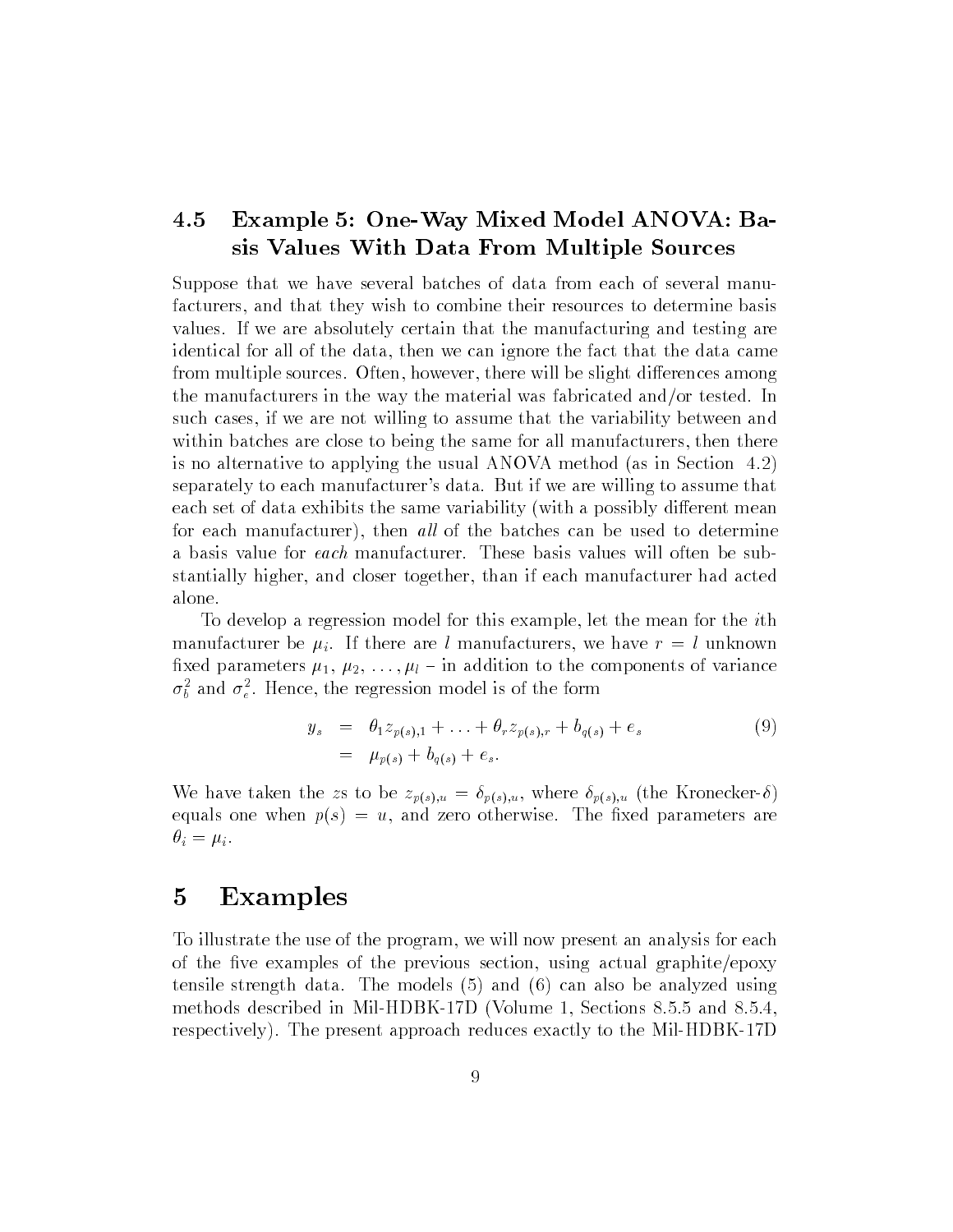methods for these cases. The linear regression model without batch effects  $(7)$ is an example of the regression model discussed in the Handbook (Volume 1, Section 8.5.8). The one-way mixed model (9) is also discussed in Mil-HDBK-17D (Volume 1, Section 8.5.9), and RECIPE again essentially agrees with the Handbook procedure for this special case. The regression model with random effects  $(8)$  cannot be handled using the statistical methods presently in Mil-HDBK-17D, though it is easily treated using RECIPE.

In order to use RECIPE for a particular problem, it is necessary to create a file which contains the data, the information necessary for the program to construct the regression model, and a list of the covariate values at which the basis value is to be evaluated. The files for the five examples discussed in this documentation are included with the software, and are named `ex1.dat',  $\gamma$ ex2.dat', ...,  $\gamma$ ex5.dat'. The format of these files will become clear as we discuss the examples.

#### $5.1$ 5.1 Analysis for Example 1

For the simple random sample (5), the example dataset has observations on five specimens from a single batch. The file 'ex1.dat' is

```
\sharp# RECIPE Example #1: Simple random sample
#\#-- For this example, we have 5 observations: all at the same
# fixed level and from the same batch. RECIPE is a very
# general program which is here used for a very simple
#example. This example might seem confusing because it
# is so special. If so, consider the more complicated
#
       examples, particularly Example #4. Ironically, the
# simpler examples may then be easier to understand.
\sharp\sharp-- ntot, nlvl, nbch, npar, npts, prob, conf
     5 1 1 1 1 .9d0 .95d0
\sharp# -- Fixed levels. Here nlvl=1 and npar=1; that is there is only
       one fixed level and one regression parameter (a constant mean),
#
```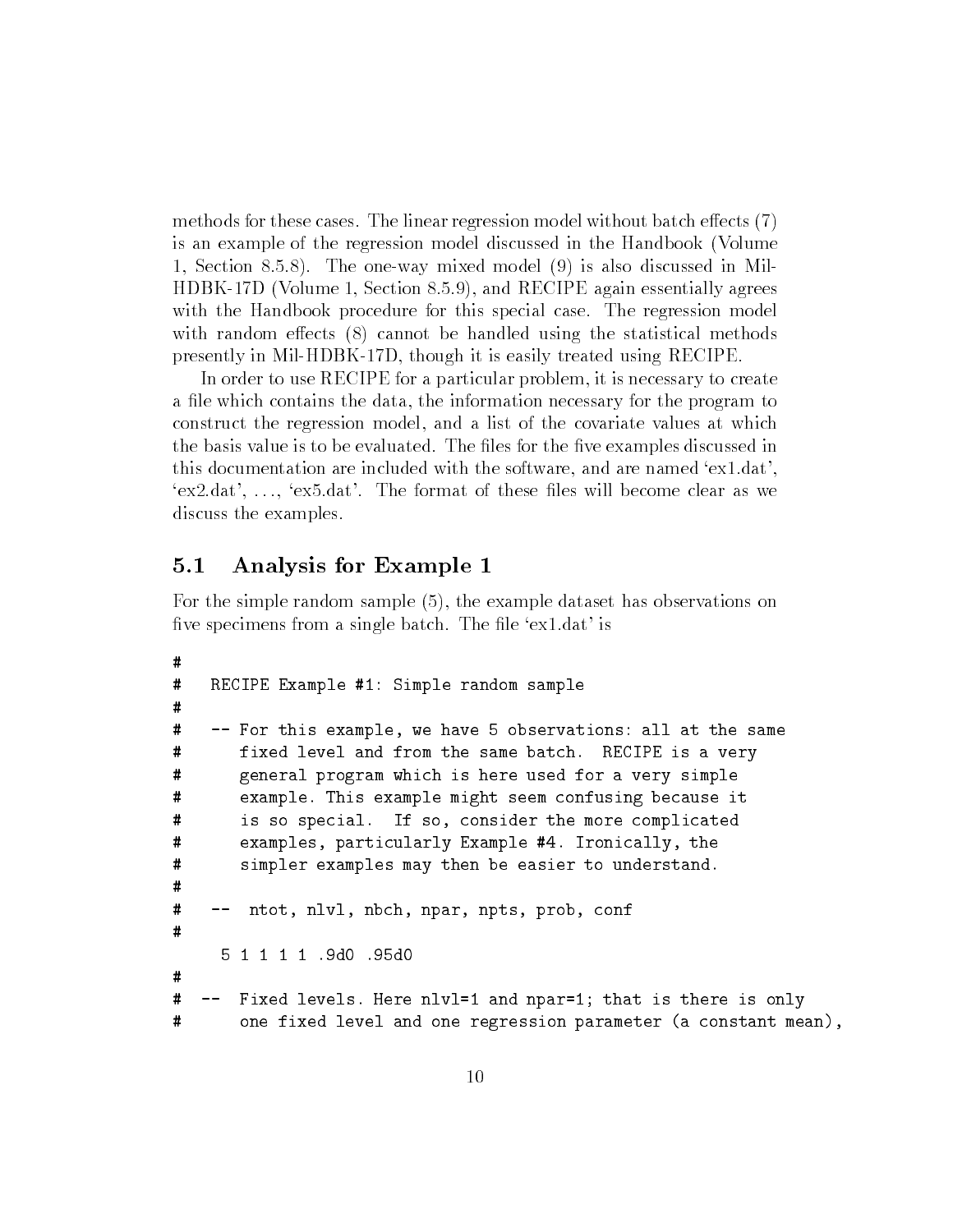```
# so this part of the input consists of one row and one column,
# containing just the number `1'.
\#\mathbf{1}#
# -- Fixed level, batch number, response value. Note that there
#is only one level (nlvl=1) and one batch (nbch=1).
\sharp1 1 328.1174
   \mathbf{1}\mathbf{1}334.7674
           347.7833
   \mathbf{1}\mathbf{1}# (this just shows that comments can be put anywhere: even among
# the data values. This is useful, for example, if a data value
# is to be removed from the analysis. Simply put a `#' at the
# beginning of the appropriate line, and decrease 'ntot' by 1
# in the first noncomment line)
   1 1 346.2661
\sharp# -- Points at which to evaluate tolerance limit. Here the only fixed
# effect is a constant mean, so this part of the input is trivial.
  1
```
Lines which begin with a  $\#$  are *comment lines* which are ignored by the program. Comment lines can be inserted anywhere, and are intended to make RECIPE data files self-documenting. The input to this program is free-format, so it doesn't matter which column values are in, so long as they are in the correct order and separated by spaces. The sole exception to this is that comment lines must have a  $\#$  in column 1.

The first non-comment line of any RECIPE file has seven constants, to which we give the mnemonics 'ntot', 'nlvl', 'nbch', 'npar', 'npts', 'prob', and 'conf'. The total number of observations  $(n)$  is 'ntot', the number of fixed levels  $(l)$  is 'nlvl', the number of batches  $(m)$  is 'nbch', and the number of fixed parameters  $(r)$  is 'npar'. It is necessary to specify the number of points at which the basis values are to be determined. For example, if a linear regression model relates strength to temperature, then a basis value can be calculated at any number of temperatures, i.e. the temperatures at which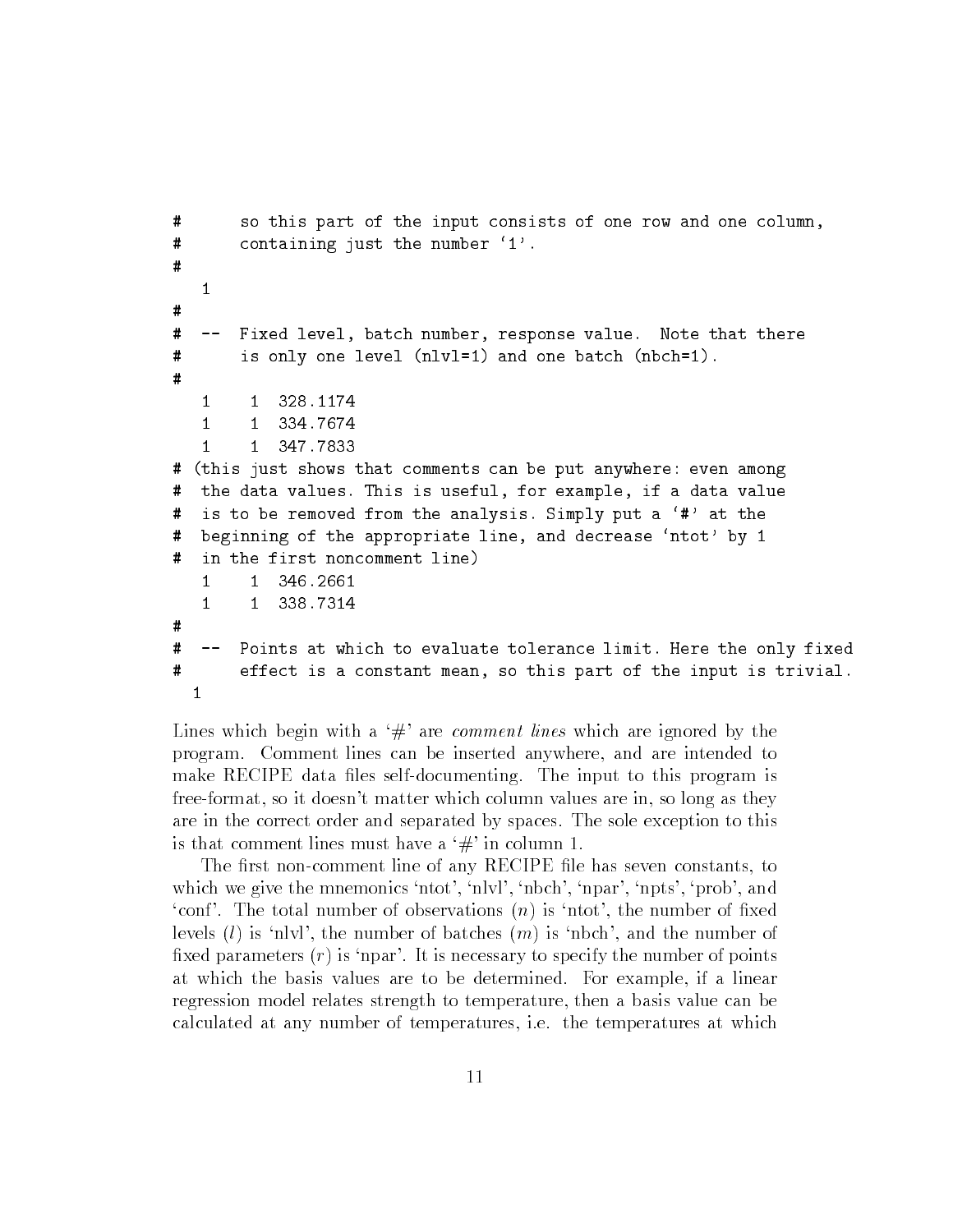basis values are determined need not correspond to values for which data is available. So the fifth number on this line, 'npts', specifies the number of basis values which are to be calculated. The sixth and seventh values, `prob' and 'conf', give the *content* and *confidence* which are to be used. For purposes of allowable calculations, one need only remember that `prob' should be .99d0 or .90d0, for A- and B-basis values, respectively, and that `conf ' should be .95<sub>d0</sub>.

In this example, we see that there are  $n=5$  observations, at  $l=1$  fixed level, from  $m = 1$  batch, with  $r = 1$  fixed parameters, and that a single B-basis value is to be calculated. (Since this corresponds to a simple random sample, there is only one basis value which it makes sense to calculate.)

The next  $l = 1$  noncomment lines specify the fixed levels; for this example there is only one fixed level, and it is just the mean, so this part of the file has only one line with a '1' in it.

The following  $n = 5$  uncommented lines each gives, from left to right, a fixed level  $(p(s), \text{here } p(s) = 1)$ , batch  $(q(s), \text{here } q(s) = 1)$ , and observation (strength  $y_s$ ), for  $s = 1, \ldots, 5$ .

The next  $npts=1$  uncommented line gives the zs corresponding to each point at which a basis value is to be calculated. Again, because this example is a simple random sample, this part of the file consists of only a single line with a  $\dot{1}$ .

We run RECIPE as follows:

```
recipe
Filename (without .dat extension) ?
ex1RECIPE : One-Sided Random-Effect Regression Tolerance Limits
  (Version 1.0, April 1995)
  *** Simulated pivot critical value file ex1.crt not found.
     Satterthwaite approximation will be used.
  regini : Warning: between-batch variance cannot
           be estimated from these data. Results
           will be based on the assumption that the
           between-batch variability is negligible.
```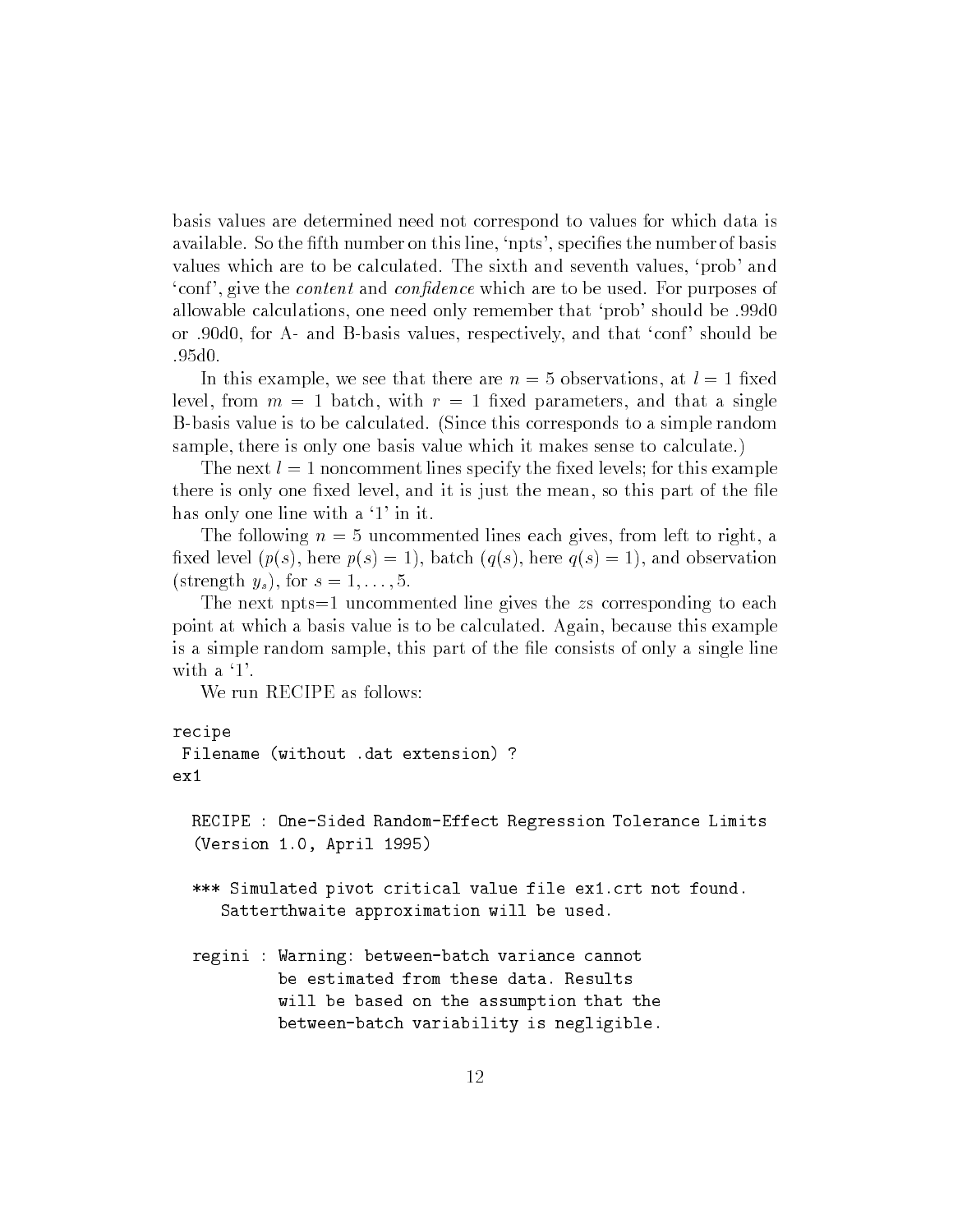| Probability |      |            | Confidence Regression Tolerance Limit |
|-------------|------|------------|---------------------------------------|
| 0.90        | 0.95 | 339.133120 | 311 338667                            |

The first two columns of the output indicate that a B-basis value has been calculated. The third column gives the value of a point on the least squares regression line (here just the sample mean), and the fourth column gives the corresponding basis value (here the usual normal B-basis value for a single sample of five specimens). The warning message reminds us that we cannot estimate between-batch variability with data from a single batch, and that consequently this basis value has been calculated under the assumption that there is no between-batch variability.

There are two methods which RECIPE can use to calculate allowables. One involves the use of a Satterthwaite approximation (Satterthwaite, 1946), and the other requires using an auxilliary program SIMPVT in order to obtain a quantile of a pivotal random variable for which the probability distribution cannot be determined in analytical form. Usually, these two methods will give very nearly the same answers, at least for material basis value calculations. The simpler Satterthwaite approximation is therefore recommended for general use. For more information, see Vangel (1995a) and the Appendix.

#### $5.2$ 5.2 Analysis for Example 2

For the one-way ANOVA model  $(6)$ , the example data file 'ex2.dat' is:

```
\sharp# RECIPE Example #2: Basis value from a one-way ANOVA model
\sharp\#-- This example has 31 observations in 6 batches, for which
      an ANOVA B-basis value is to be determined
#
# -- ntot, nlvl, nbch, npar, npts, prob, conf
   31 1 6 1 1 .9d0 .95d0
#
# -- Fixed levels. Here we are fitting a one-way ANOVA model, so there
#
      is only one fixed level, and only one fixed parameter (the mean)
```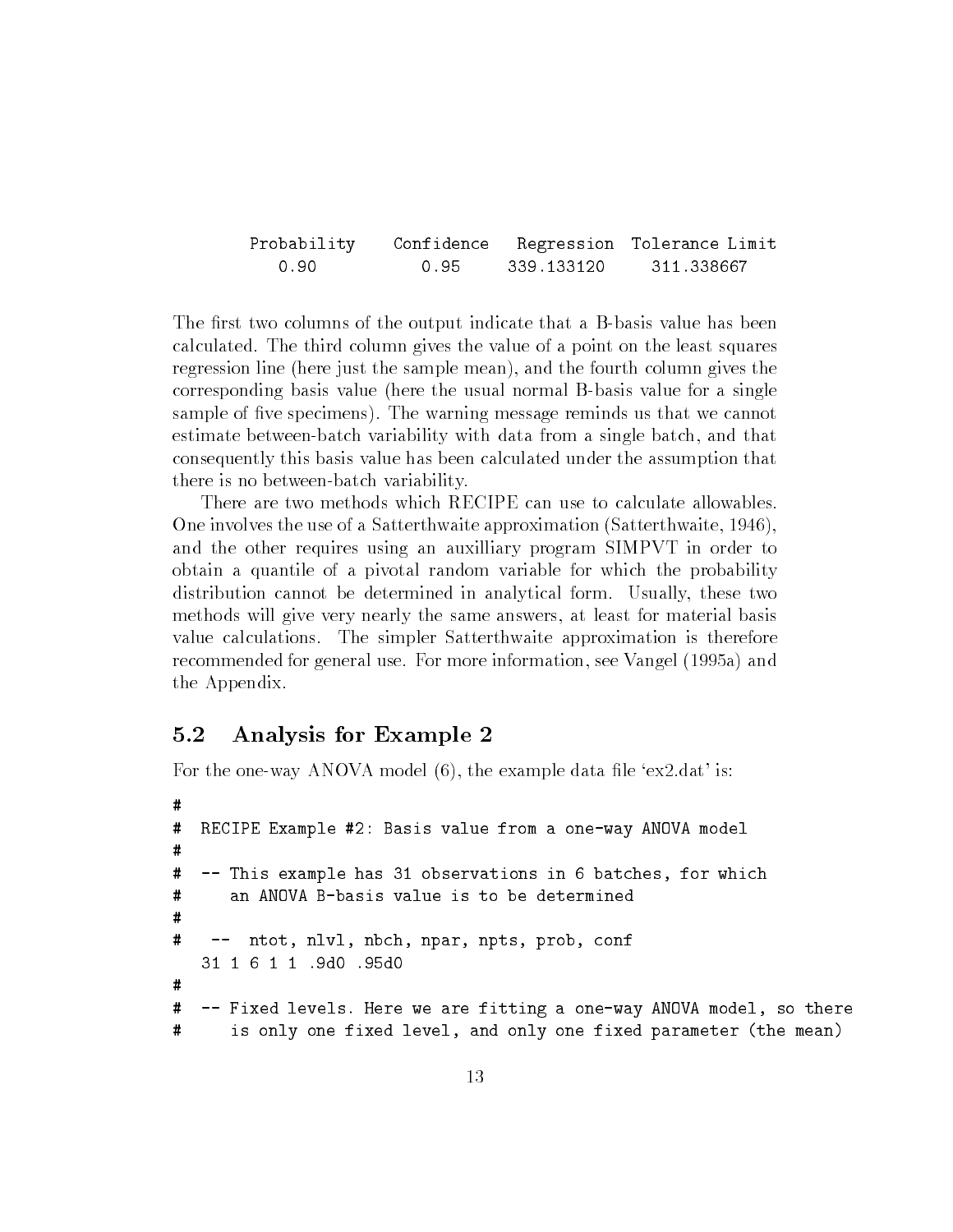# to estimate. # # -- Fixed level number, batch number, strength. Since we have # only one fixed level, the first column is all ones. The # second column gives the batch number, and the third column  $\sharp$ gives the strength values. 1 328.1174 1 334.7674 1 347.7833  $\mathbf{1}$  1 346.2661  $\mathbf{1}$ 338.7314 2 297.0387 2 293.4595 2 308.0419  $\overline{2}$  2 326.4864 2 318.1297 2 309.0487 3 337.0930 3 317.7319 3 321.4292 3 317.2652 3 291.8881  $\mathbf{3}$  4 297.6943 4 327.3973 4 303.8629  $\overline{4}$  4 313.0984 4 323.2769 5 312.9743 5 324.5192  $\mathbf{1}$ 334.5965 5 314.9458 5 322.7194 6 291.1215  $6<sup>1</sup>$  6 309.7852 6 304.8499

 $\mathbf{1}$ 288.0184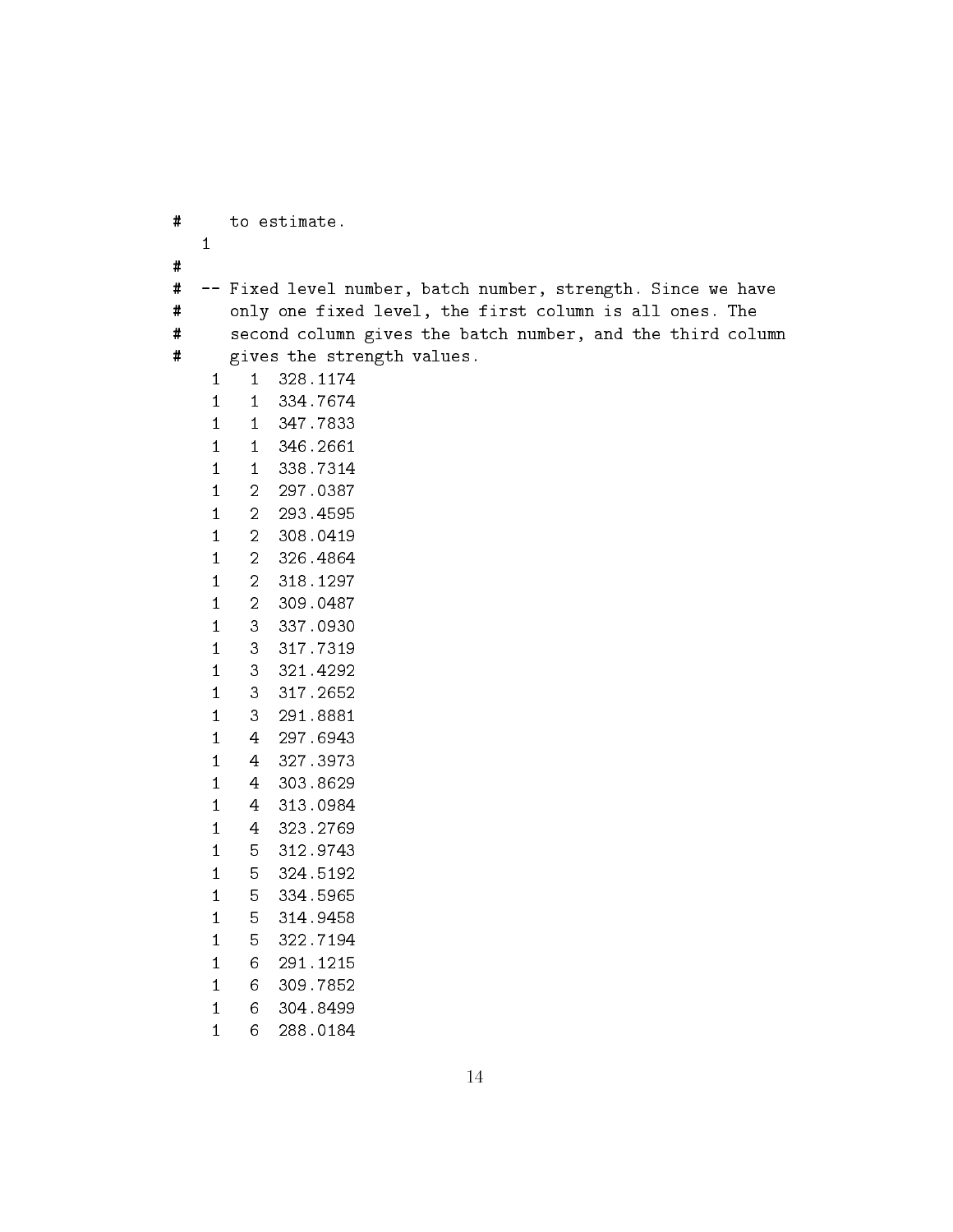```
\mathbf{1}6 294.1995
# -- Points at which to evaluate tolerance limit. For the one-way
\#ANOVA model used here, there is only one point at which the
# evaluation can be done: it corresponds to the one fixed
\sharp\mathbf{1}
```
The output is similar in form to the example discussed above:

```
recipe
 Filename (without .dat extension) ?
 RECIPE : One-Sided Random-Effect Regression Tolerance Limits
  (Version 1.0, April 1995)
  *** Simulated pivot critical value file ex2.crt not found.
     Satterthwaite approximation will be used.
        Probability Confidence Regression Tolerance Limit
                       Confidence
           0.900.95316.010884
                                                  271.672860
```
Note, however, that the warning message that was output for Example 1 doesn't appear here. We are able to estimate the between-batch variability since we have six batches, and the fourth column gives the one-way random effects ANOVA basis value, instead of the single sample basis value of Example 1.

#### $5.3$ 5.3 Analysis for Example 3

For an example of a regression model with data from a single batch, we have data on tensile strength obtained at -67 and 75 degrees Fahrenheit. The file `ex3.dat' is:

 $\sharp$ 

```
RECIPE Example #3: Regression model with data from a single batch
#
```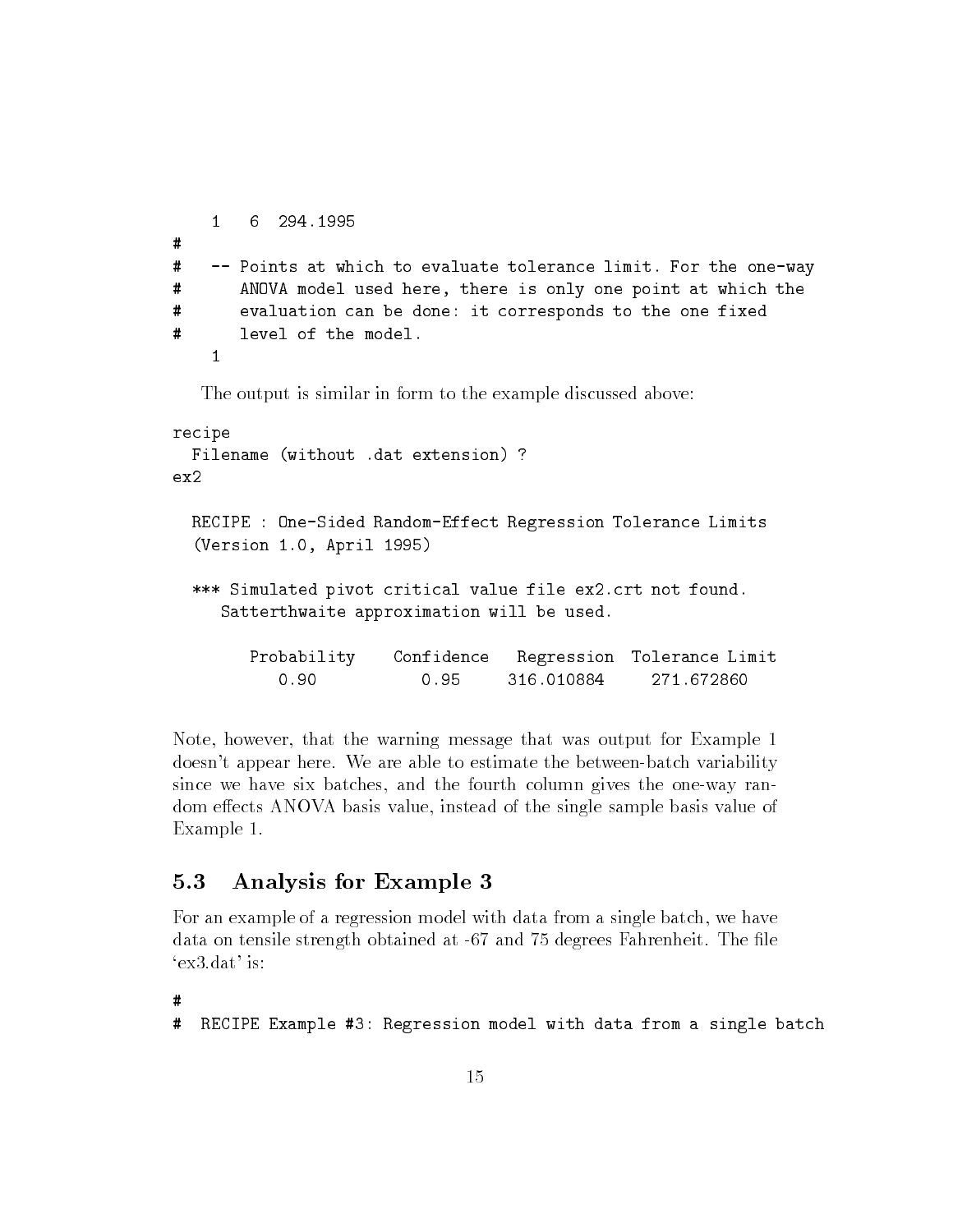```
\#-- This dataset has 11 observations at two fixed levels. The
# data come from 1 batch, there are two fixed parameters to
      estimate (the slope and intercept of a straight line), and
## a B-basis value is to be calculated at 7 points on this line.
\sharp\sharp-- ntot, nlvl, nbch, npar, npts, prob, conf
   11 2 1 2 7 .9d0 .95d0
\#-- We are fitting a model y=a+bT at two levels: T=75 degrees and
## T=-67 degrees. The first column corresponds to `a' in this
# linear equation; the second column corresponds to `b'. Note
# that these values need not be given in any special order,
      for example (1, -67) need not come before (1, 75). The
\pmb{\sharp}\pmb{\pi}important thing is that the order of the rows given here
# must correspond to the level indicator, p(s), given with each
# response value.
   1 - 67#-- Now we have the 11 observations. The first column is the
\#\sharplevel (=1 for 75 degrees, =2 for -67 degrees), the second
\#column is the batch (always 1), and in the third column are
# the strength observations.
\overline{\mathbf{H}}\mathbf{1}\mathbf{1}1 1 328.1174
   \mathbf{1}334.7674
        111 347.7833
   11<sup>1</sup>346.2661
   \mathbf{1}1338.7314
   11<sup>1</sup>340.8146
   2 1 334.1746
   \overline{2}1348.6610
   2 1 356.3232
   2 1 344.1524
        1<sup>1</sup>
```
#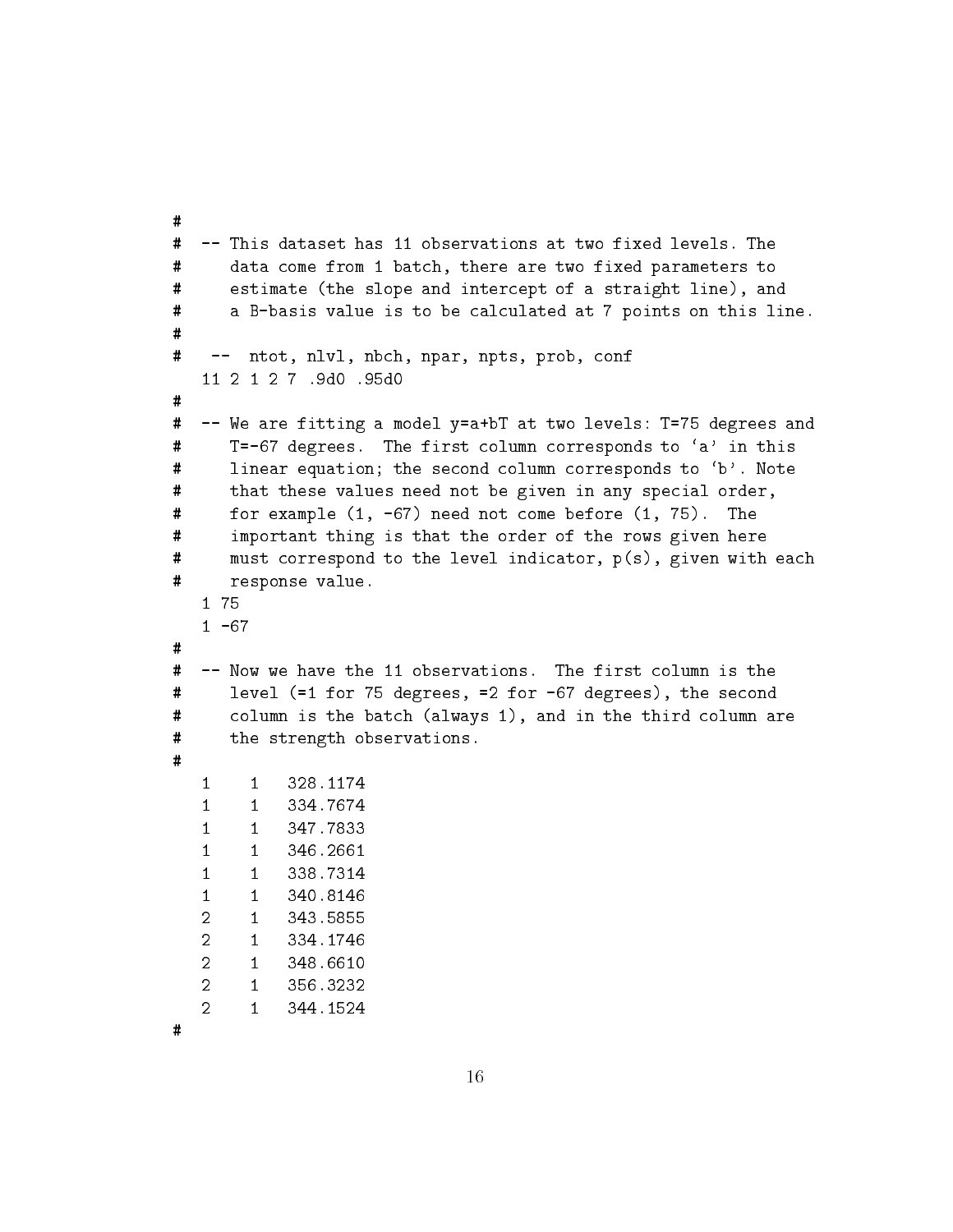```
# -- Finally, we give the seven points at which basis
# values are to be determined. These correspond
\sharpto seven different temperatures -67, \ldots, 50. Note
      that the first column of ones is required because
\pmb{\ddot{u}}#of the intercept in the regression model
  1 - 671 - 501 - 251 25
  1 50
  1 75
```
Note that the first noncomment line of 'ex3.dat' indicates (in order, from left to right) that we have 11 observations in all, that the data are at 2 fixed levels, that all of the data are from a single batch, that the fixed part of the model involves 2 unknown parameters (actually, it turns out that we are tting a straight line), that we will evaluate the basis value curve at 7 points, and that the tolerance limits to be calculated are B-basis values.

This example illustrates the common situation where a material basis value is required as a function of temperature. We have data at two fixed levels, corresponding to the temperatures -67 and 75 degrees, and we would like to determine basis values at the 7 temperatures -67, -50, -25, 0, 25, 50 and 75 degrees. The intercept of the linear function is constant for all temperatures, so the first column equals 1 for the 2 rows which give the levels of the fixed effect, as well as the 7 rows which give the points at which the basis values are to be evaluated. The output from running RECIPE on

```
recipe
 Filename (without .dat extension) ?
ex3RECIPE : One-Sided Random-Effect Regression Tolerance Limits
  (Version 1.0, April 1995)
  *** Simulated pivot critical value file ex3.crt not found.
     Satterthwaite approximation will be used.
```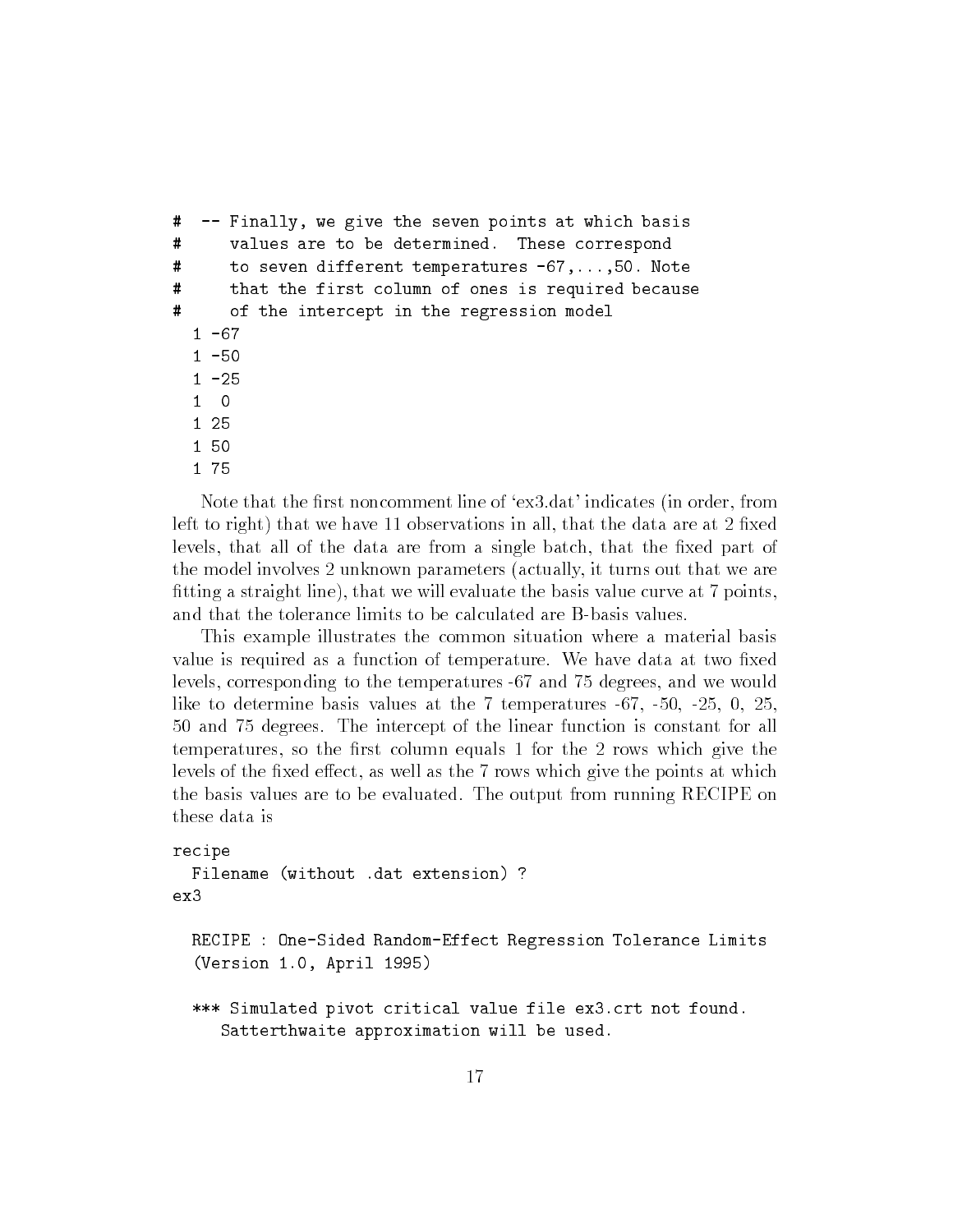| regini : Warning: between-batch variance cannot |            | be estimated from these data. Results    |                            |  |
|-------------------------------------------------|------------|------------------------------------------|----------------------------|--|
|                                                 |            | will be based on the assumption that the |                            |  |
|                                                 |            | between-batch variability is negligible. |                            |  |
|                                                 |            |                                          |                            |  |
| Probability                                     | Confidence |                                          | Regression Tolerance Limit |  |
| 0.90                                            | 0.95       | 345.379340                               | 325.887099                 |  |
| 0.90                                            | 0.95       | 344.665104                               | 325.747683                 |  |
| 0.90                                            | 0.95       | 343.614756                               | 325.338699                 |  |
| 0.90                                            | 0.95       | 342.564409                               | 324.619436                 |  |
| 0.90                                            | 0.95       | 341.514062                               | 323.538853                 |  |
| 0.90                                            | 0.95       | 340.463714                               | 322.102027                 |  |
| 0.90                                            | 0.95       | 339.413367                               | 320.366619                 |  |
|                                                 |            |                                          |                            |  |

Each of the last seven lines gives a point on the regression line, and the corresponding point on the B-basis curve, for each of the seven sets of independent variables (seven temperatures) in the file 'ex3.dat'. Note that there is a warning message to remind us that we cannot estimate between batch variability using data from a single batch. The basis values calculated are valid under the assumption that the between-batch variability is zero (or at least negligible).

#### $5.4$ 5.4 Analysis for Example 4

For the fourth example, we have data at the same two temperatures, but now with several batches at each temperature. The file 'ex4.dat' is

```
\sharp# RECIPE Example #4: Regression model with data from several
\#batches
# -- In this example, we have 72 strength observations on data
     from 8 batches. A straight-line regression is fit with
## two fixed levels (temperatures). B-basis values are calculated
# for 7 points along this curve.
\sharp
```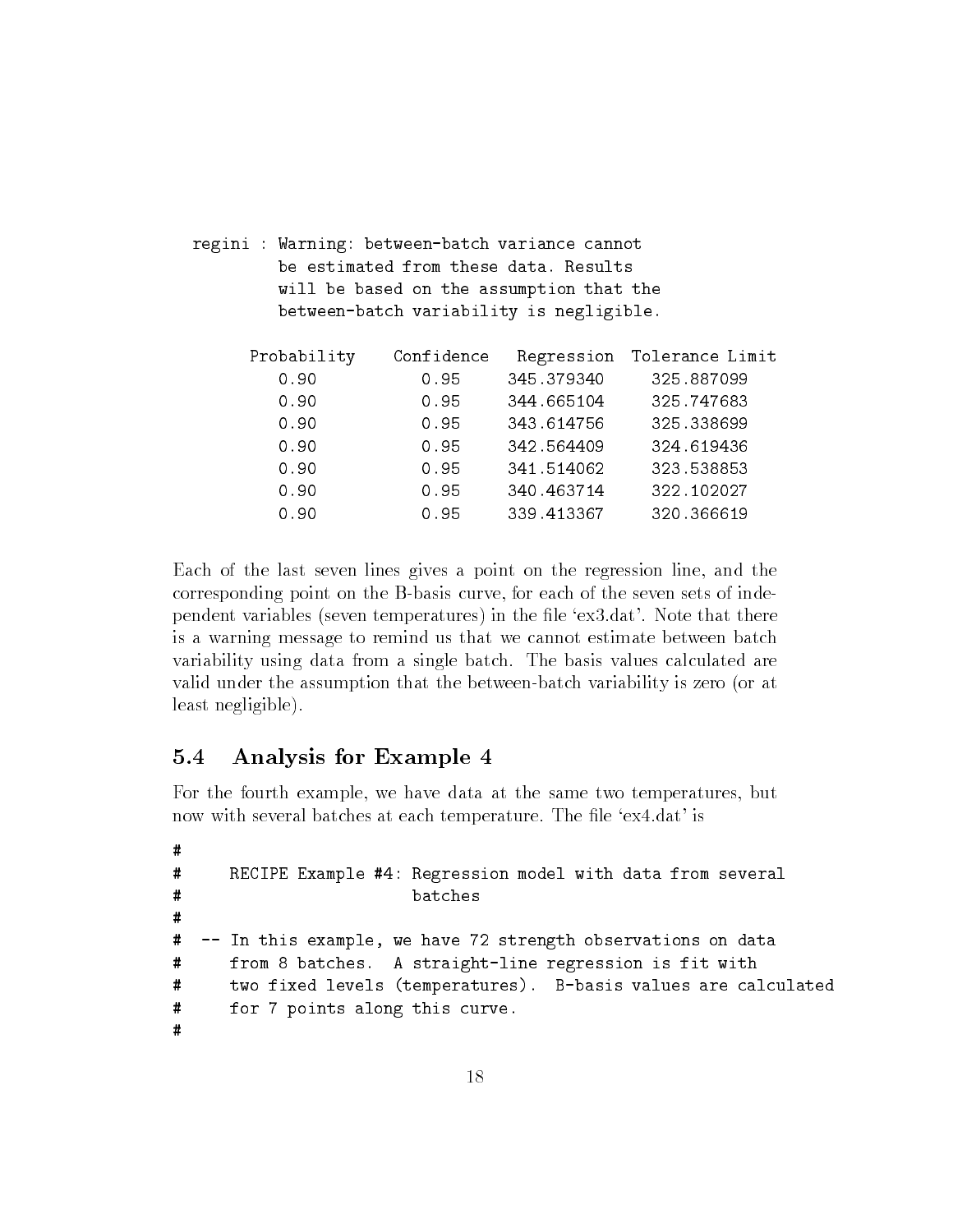```
# -- ntot, nlvl, nbch, npar, npts, prob, conf
72 2 8 2 7 .9d0 .95d0
\sharp# -- There are two fixed levels, corresponding to
# 75 and -67 degrees.
 1 75
 1 - 67## -- The following 72 rows give the fixed level in the
#first column, the batch in the second column, and the
\sharpstrength observation in the third column.
   1 1 328.1174
   1 1 334.7674
   11 1 347.7833
   \mathbf{1}1 1 346.2661
   1 1 338.7314
   1 2 297.0387
   1 2 293.4595
   1 2 308.0419
   1 2 326.4864
   1 2 318.1297
   1 2 309.0487
   11 3 337.0930
   1 3 317.7319
   1 3 321.4292
   1 3 317.2652
   1 3 291.8881
   1 4 297.6943
   \mathbf{1}1 4 327.3973
   1 4 303.8629
   \mathbf{1}1 4 313.0984
   1 4 323.2769
   1 5 312.9743
   1 5 324.5192
   1 5 334.5965
   1 5 314.9458
   15 322.7194
```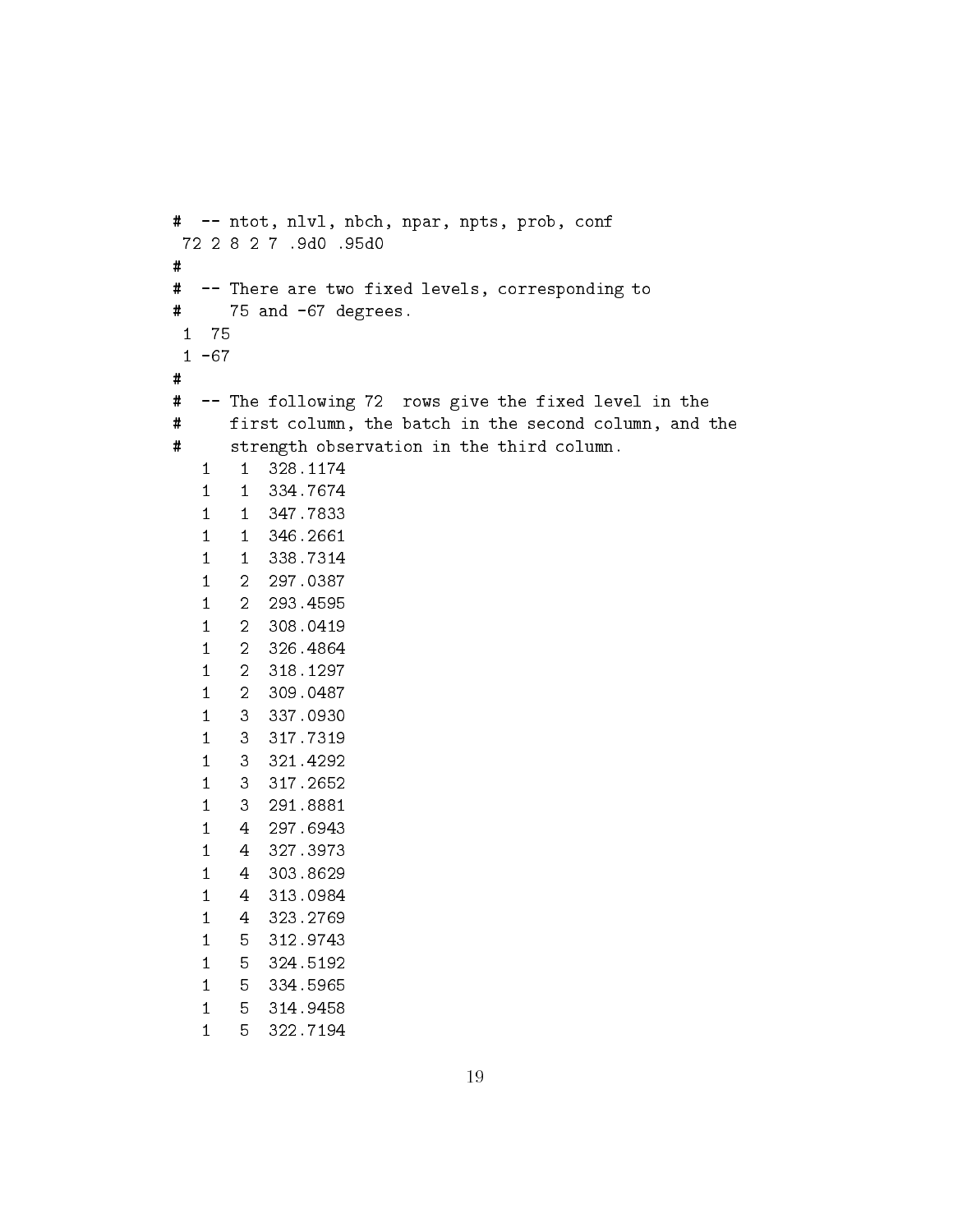| 1              | 6              | 291<br>.1215                        |
|----------------|----------------|-------------------------------------|
| 1              | 6              | 309.7852                            |
| $\mathbf 1$    | 6              | 304.8499                            |
| $\mathbf 1$    | 6              | 288.0184                            |
| $\mathbf 1$    | 6              | 294<br>1995<br>$\ddot{\phantom{a}}$ |
| $\overline{c}$ | $\mathbf 1$    | 340<br>8146<br>$\ddot{\phantom{0}}$ |
| $\overline{c}$ | 1              | 343.5855                            |
| $\overline{c}$ | $\mathbf 1$    | 334<br>1746<br>$\ddot{\phantom{0}}$ |
| $\overline{c}$ | $\mathbf 1$    | 348.6610                            |
| $\overline{c}$ | 1              | 356<br>3232                         |
| $\overline{c}$ | $\mathbf 1$    | 344<br>.1524                        |
| $\overline{c}$ | 2              | 308.6256                            |
| $\overline{c}$ | $\overline{c}$ | 315<br>.1819                        |
| $\overline{c}$ | $\overline{c}$ | 317.6867                            |
| $\overline{c}$ | $\overline{c}$ | 313<br>9832                         |
| $\overline{c}$ | $\overline{c}$ | 309.3132                            |
| $\overline{c}$ | $\overline{c}$ | 275.1758                            |
| $\overline{a}$ | 3              | 321<br>.4128                        |
| $\overline{c}$ | 3              | 316.4652                            |
| $\overline{c}$ | 3              | .3724<br>331                        |
| $\overline{c}$ | 3              | 304.8643                            |
| $\overline{c}$ | 3              | 309.6249                            |
| $\overline{c}$ | 3              | 347<br>8449<br>$\ddot{\phantom{0}}$ |
| $\overline{c}$ | 4              | 331<br>.5487                        |
| $\overline{c}$ | 4              | 316<br>5891<br>$\ddot{\phantom{0}}$ |
| $\overline{c}$ | 4              | 303<br>7171                         |
| $\overline{c}$ | 4              | 320<br>3625                         |
| $\overline{c}$ | 4              | 315<br>.2963                        |
| $\overline{c}$ | 4              | 322.<br>8280                        |
| $\overline{c}$ | 5              | .0990<br>340                        |
| $\overline{c}$ | 5              | 348.9354                            |
| $\overline{c}$ | 5              | 331.2500                            |
| $\overline{c}$ | 5              | 330.0000                            |
| $\overline{c}$ | 5              | 340.9836                            |
| $\overline{c}$ | $\frac{5}{7}$  | 329.4393                            |
| $\overline{2}$ |                | 330.9309                            |
| $\overline{c}$ | 7              | 328.4553                            |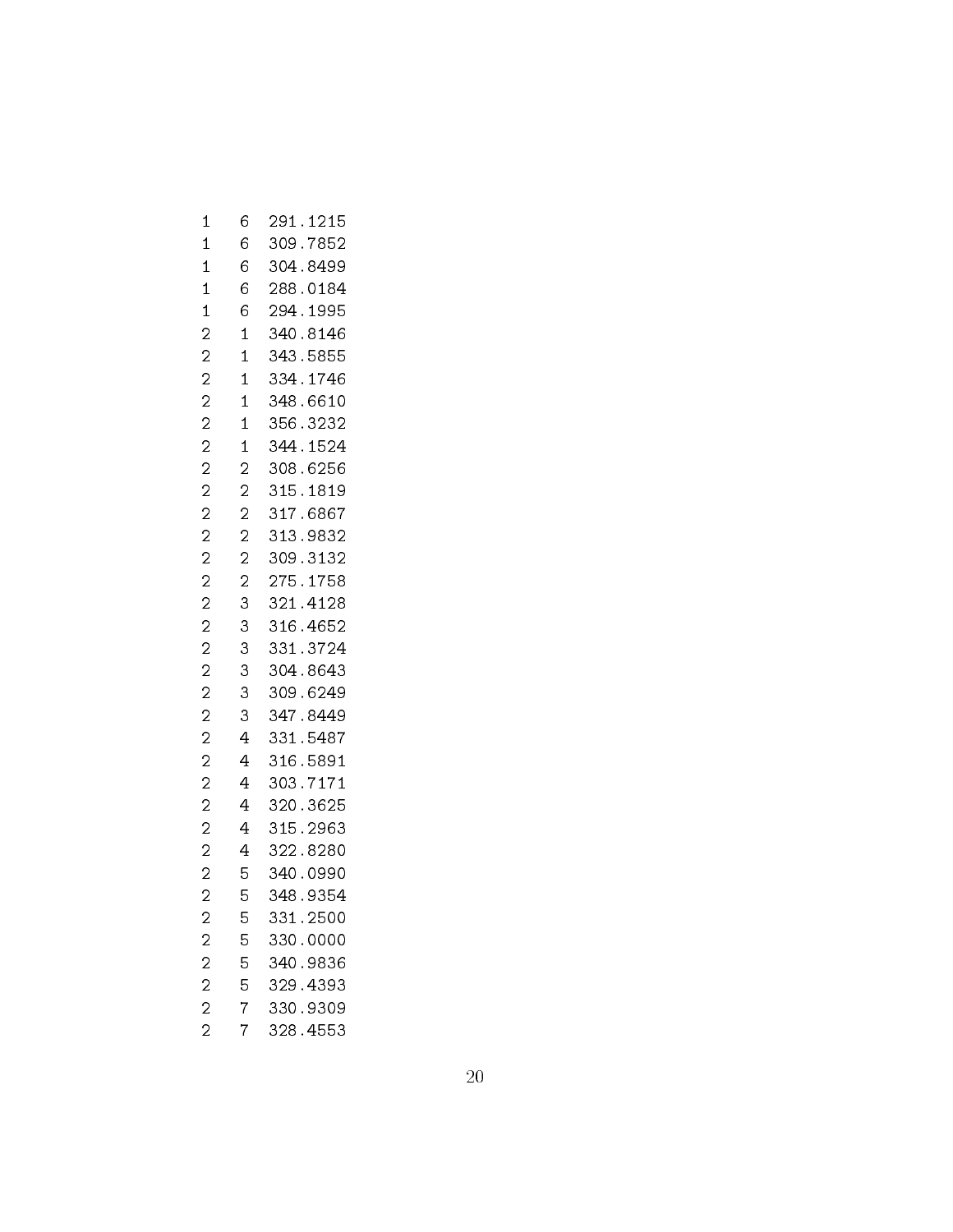```
2 7 344.1026
  \overline{2}2 7 343.3584
  2 7 344.4717
  \overline{2}2 7 351.2776
  2 8 331.0259
  2 8 322.4052
  2 8 327.6699
  2 8 296.8215
  2 8 338.1995
\pmb{\sharp}# -- The following 7 rows give the points at which
#the B-basis value is to be calculated: these
# correspond to 7 temperatures -67,-50,...,75.
  1 - 671 -50
  1 - 251 0
  1 50
  1 75
A run of RECIPE produces the output:
recipe
 Filename (without .dat extension) ?
 RECIPE : One-Sided Random-Effect Regression Tolerance Limits
  (Version 1.0, April 1995)
  *** Simulated pivot critical value file ex4.crt not found.
    Satterthwaite approximation will be used.
       Probability Confidence Regression Tolerance Limit
          0.90 0.95 327.537310 286.895095
          0.90 0.95 324.128085 283.557672
                         0.95322.098785
                                                281.470595
```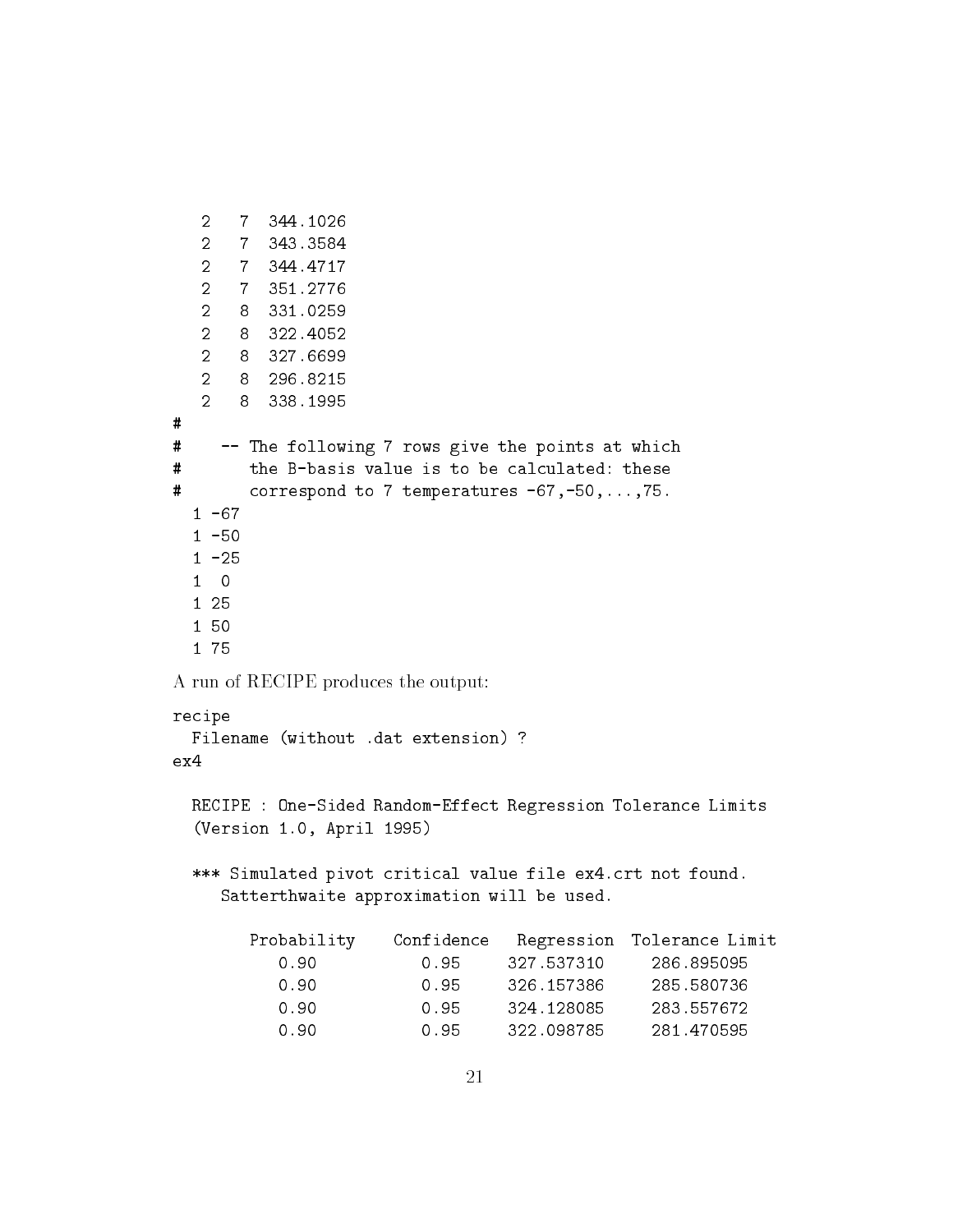| .N. 90. | 0.95 | 320.069485 | 279.335972 |
|---------|------|------------|------------|
| .N. 90. | 0.95 | 318 040184 | 277 119935 |
| .N. 90. | 0.95 | 316 010884 | 274.783636 |

The input and output files have the same form as for Example 3. The important distinction between Example 3 and Example 4 is that the basis values in Example 4 account for between-batch variability, while in Example 3 we calculated basis values strictly valid for only a specic batch. Note also that the warning message that appeared in Example 3 does not show up here, since we have data from several batches.

#### 5.5 5.5 Analysis for Example 5

In this example, we have data on several batches of the same material from each of two manufacturers. We assume that the variability is the same for each manufacturer, so that model (9) applies, with  $l = r = 2$ . However, there was an important difference in processing, so that one would expect the means to be different for each manufacturer. The data file 'ex5.dat' is

```
## RECIPE Example #5: Basis values using data from multiple sources
\sharp-- In this example, we have five batches of data: three from
\## one source, and two from a second source. We would like
# to use all five batches of data to get a tolerance limit
#
       for each source.
\sharp# -- ntot, nlvl, nbch, npar, npts, prob, conf
\sharp15 2 5 2 2 .9d0 .95d0
\mathbf{H}# -- The fixed part of this model is a different mean for
\sharp1<sub>0</sub>0 1
\boldsymbol{t}\sharp-- Here are the 15 data values. Column 1 indicates the
```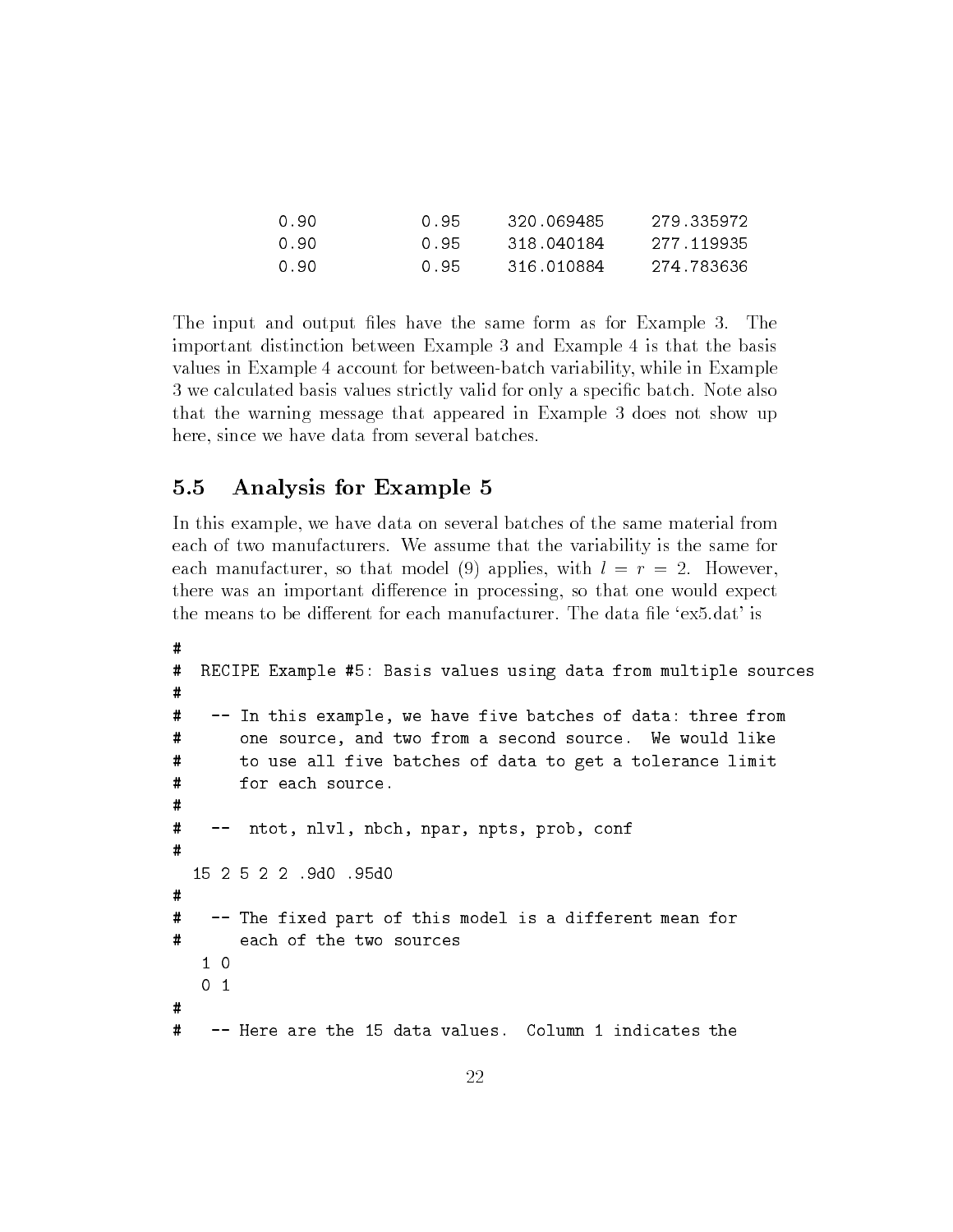| #    |                |              | fixed level (data source), and column 2 indicates the    |
|------|----------------|--------------|----------------------------------------------------------|
| #    |                |              | number of the batch. The third column gives the strength |
| #    |                |              | values.                                                  |
|      | $\mathbf{1}$   | $\mathbf{1}$ | 75.8                                                     |
|      | $\mathbf{1}$   | 1            | 78.4                                                     |
|      | $\mathbf{1}$   | 1            | 82.0                                                     |
|      | $\mathbf{1}$   |              | 2 68.8                                                   |
|      | $\mathbf{1}$   | $2^{\circ}$  | 70.9                                                     |
|      | $\mathbf{1}$   |              | 2 73.5                                                   |
|      | $\mathbf{1}$   |              | 3, 74.5                                                  |
|      | $\mathbf{1}$   |              | 3 74.8                                                   |
|      | $\mathbf{1}$   |              | 3 78.8                                                   |
|      | $\overline{2}$ | 4            | 81.3                                                     |
|      | $\overline{2}$ |              | 4 87.7                                                   |
|      | $\overline{2}$ |              | 4 89.0                                                   |
|      | $\overline{2}$ |              | 5 88.2                                                   |
|      | $\mathcal{L}$  |              | 591.2                                                    |
|      | $\mathcal{L}$  | 5            | 94.2                                                     |
| #    |                |              |                                                          |
| #    |                |              | The tolerance limit are to be calculated at two          |
| #    |                |              | points, which correspond to the two sources. So          |
| #    |                |              | we just repeat the two lines for the fixed part          |
| $\#$ |                |              | of the model here.                                       |
|      | 10             |              |                                                          |
|      | 0              | 1            |                                                          |

The file 'ex5.dat' tell us that there are 15 data values, and that we are using a regression model with  $r = 2$ . The first column of the 15 rows of 'ex5.dat' which contain data indicates the fixed level, the second column for these rows indicates the batches, and the third column gives the strength values. The fixed part of the model has two means, one for each data source. So the rows which give the fixed levels, and the rows which give the points at which basis values are to be evaluated, have a 1 in one column and a 0 in the other. Contrast this with Examples 1 and 2, where there is only 1 fixed level, and so the corresponding rows have just 1 column having a single value, 1.

The RECIPE output for this example is: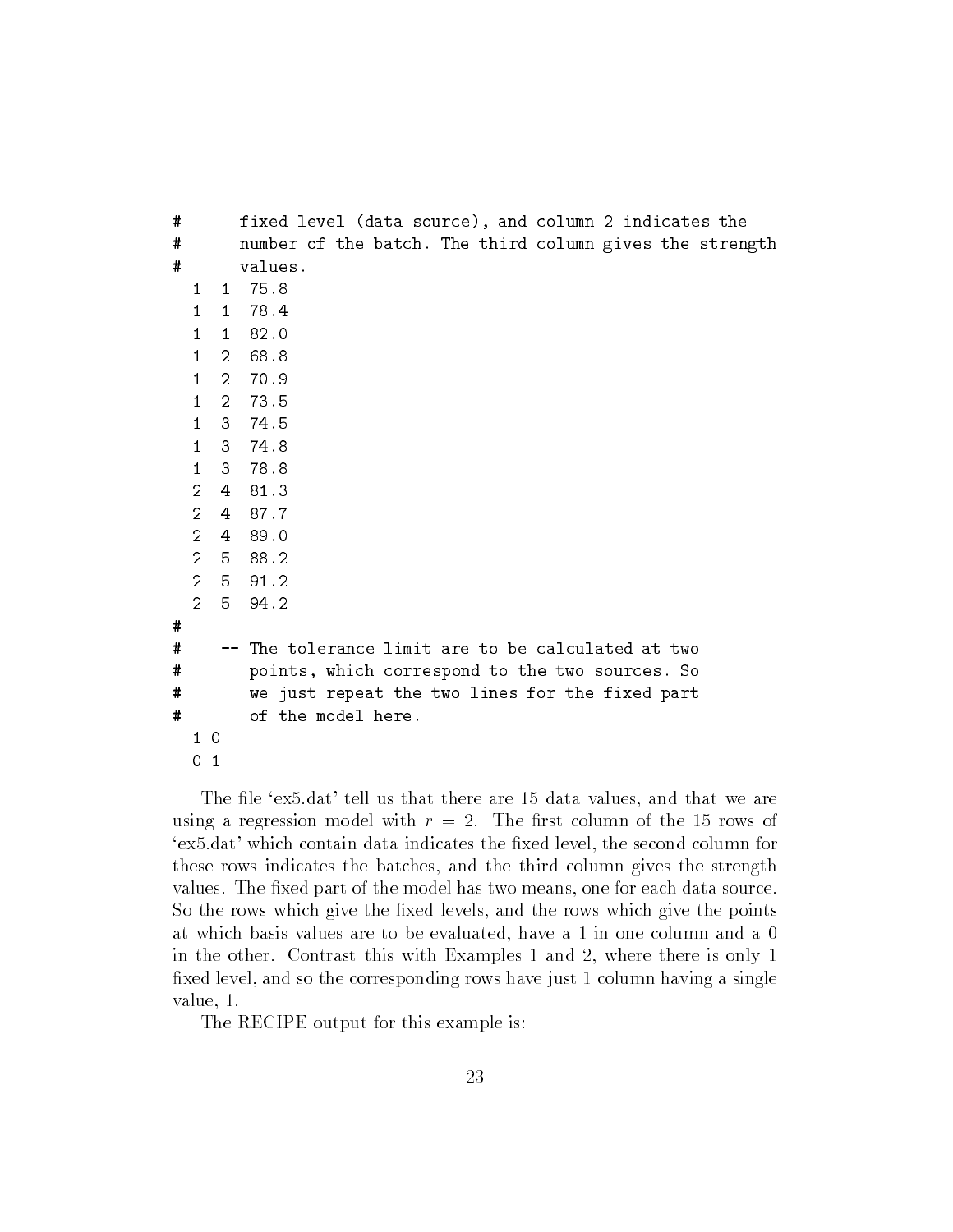```
recipe
 Filename (without .dat extension) ?
ex5
 RECIPE : One-Sided Random-Effect Regression Tolerance Limits
  (Version 1.0, April 1995)
  *** Simulated pivot critical value file ex5.crt not found.
    Satterthwaite approximation will be used.
       Probability Confidence Regression Tolerance Limit
                        0.950.90 0.95 88.600000 71.902179
```
The B-basis values are therefore 59.40 and 79.90 for the two manufacturers. As a simple exercise in using this program, one can show (following Example 2, using the data from Example 5) that the if each manufacturer had used their own data alone, then the basis values would be 52.8 and 34.6, respectively. Note that the mixed model (9) gives basis values which are higher and closer together. In particular, the very low value 34.6 is due to the fact that the second manufacturer only has data on two batches.

#### 6 Batches, Panels, and Confounding 6

RECIPE is based on the assumption of at most two sources of variability; we have called these 'between-batch variability' and 'within-batch variability'. In the manufacturing of composites, however, there are typically at least three sources of variability. For composites made from prepreg, the additional source is due to the fact that several specimens are typically manufactured together as a `panel', consequently we will refer to this third source as `between-panel' variability.

When we have data on a material from several batches, but at only one set of fixed conditions (e.g., Example 2) we cannot estimate batch and panel variabilities separately. Whenever we obtain data from a new panel, that data also comes from a different batch. (In statistical terminology, we say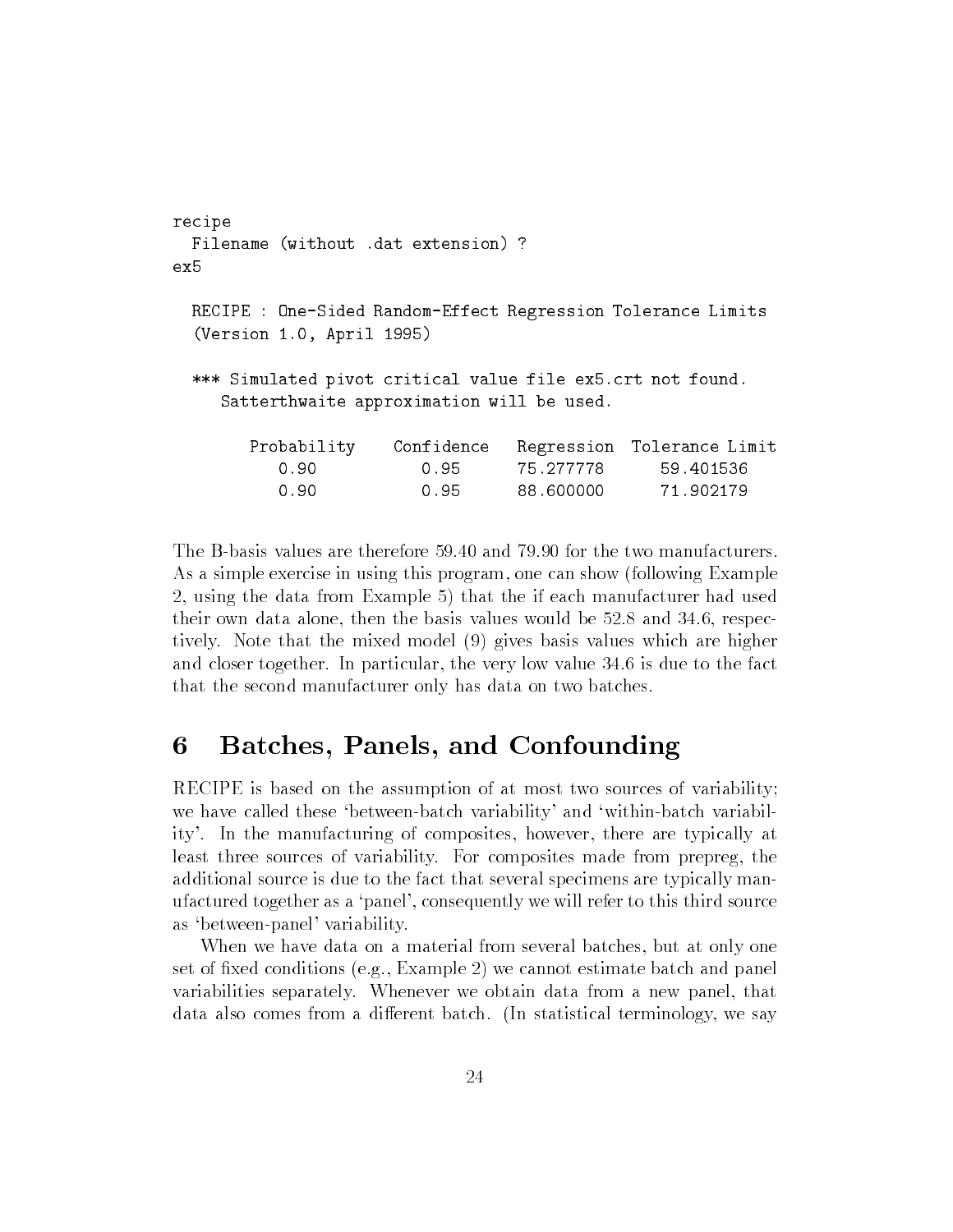the batch and panel variances are *confounded*.) So, what we call 'betweenbatch variability' in such cases is actually the sum of the between-batch and between-panel variances. Unless the between-panel variability is negligible, we will over-estimate the between-batch variance in such cases. This can result in material basis properties that are lower than they should be.

Next, consider the situation where data are available from several batches, at more than one set of fixed conditions (e.g., Example 4). If we assume also that data at different conditions from the same batch are from different panels, then we are able, in principle, to estimate the between-batch and between-panel variances separately. However, since we are not able to include both of these sources of variability in our regression models, the between-panel variance is confounded, not with the between-batch variance as above, but with the within-batch variance. This can result in material basis values that are somewhat higher than they should be, but this is likely to be a less serious problem than the case where panel and batch variances are confounded, for several reasons. Perhaps the most important of these is that of the sources of variability, that due to batches is our primary concern, and this is now being treated appropriately. Another reason is that there is typically considerable variability within panels, and if the between-panel variance is small with respect to this third source of variability, then the material basis properties will not be substantially higher than they should be.

#### Conclusion 7

In this document, we have illustrated the use of a computer program, RECIPE, for determining one-sided normal tolerance limits for mixed models having two variance components. Since our primary audience is users of composite materials, the focus has been on the application of this program to determining material basis properties, and ultimately design allowables, for composite materials. To some extent, these notes are self-contained; there is a brief discussion of regression models, and some discussion of the concept of confounding, for example. More background information is provided in the tutorial article Vangel (1996). However, the routine user of this program should acquire at least an elementary knowledge of statistics at the level of Box, et. al (1978), and Weisberg (1980), or else consult periodically with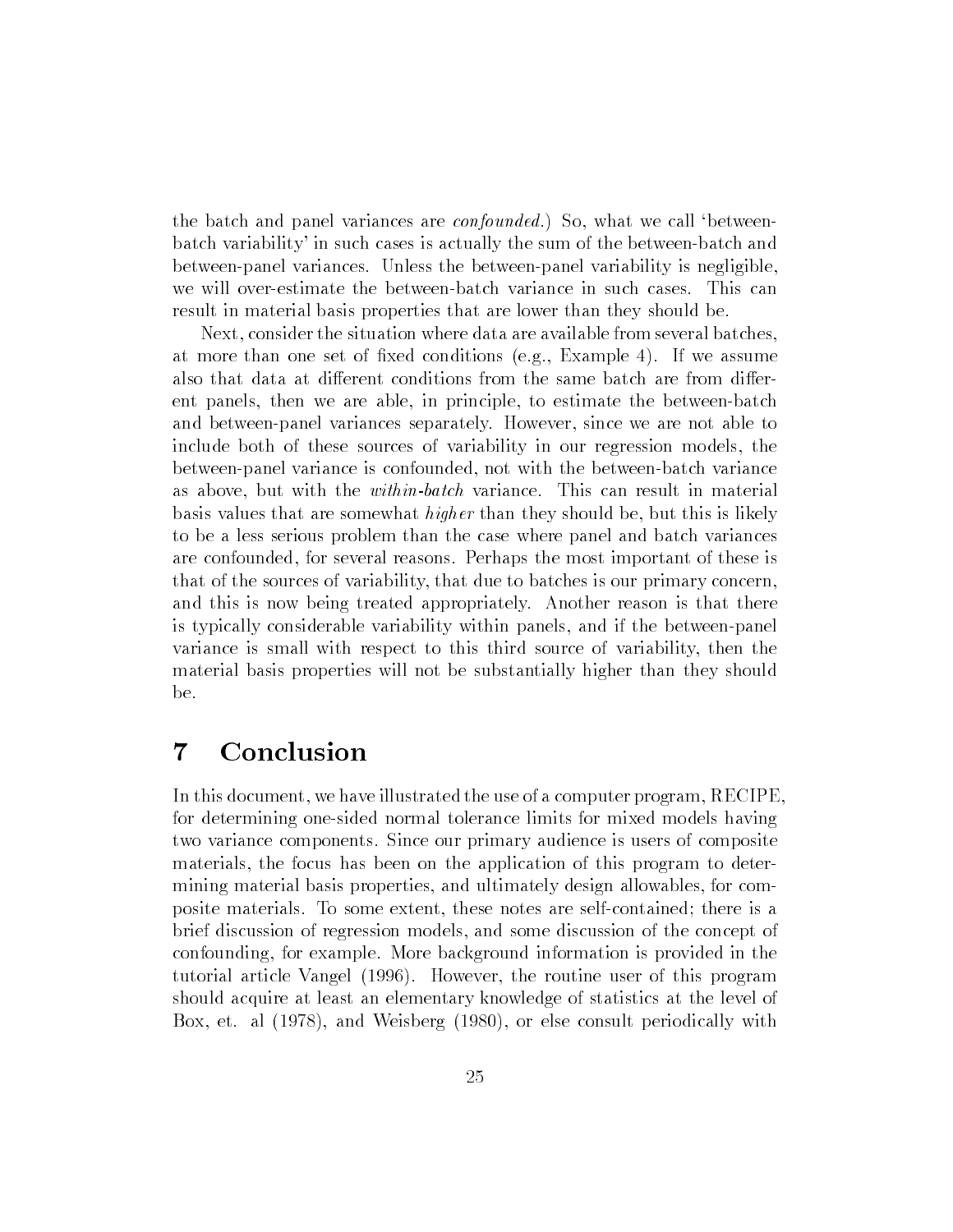someone knowledgeable in this field. Also, there has been no discussion here of the theoretical foundation of the algorithm implemented in this program. Material on this topic can be found in technical articles (Vangel 1995a, 1994).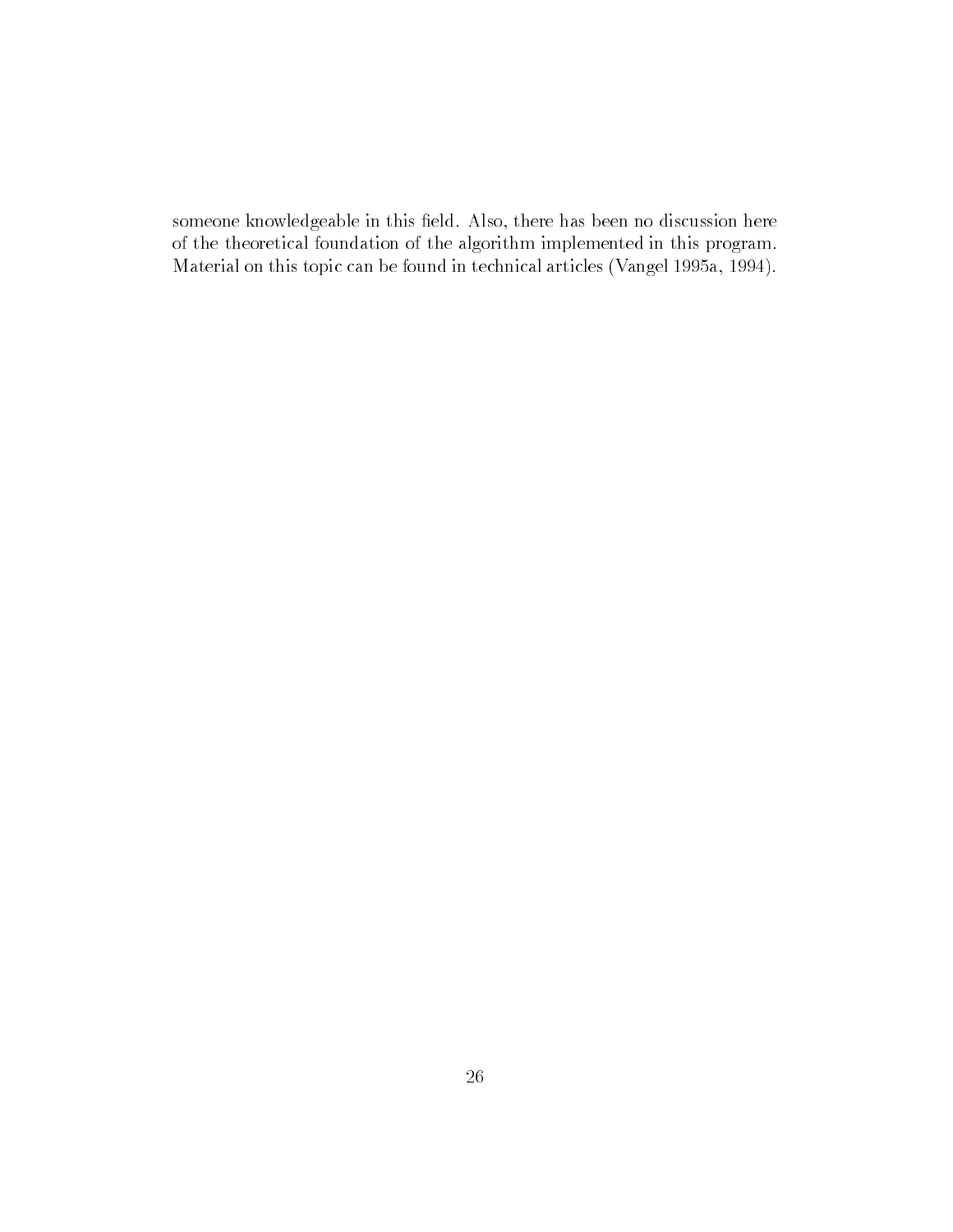## 8 Appendix: Advanced Topics

In this section, some special topics are discussed which may be of interest, particularly to users of this program who are interested in applications other than material design allowables. Issues discussed here include checking the actual condence level by simulation, an improvement over the Satterthwaite approximation for highly unbalanced datasets, upper tolerance limits, and two-sided condence limits on quantiles. This section assumes a higher level of statistical expertise than most of the rest of this manual.

### 8.1 SIMCOV: Examining the Actual Confidence Level

If the between-batch variance is zero and one knows this to be the case, then tolerance limits provided by RECIPE will be exact. However, when the possibility of between-batch variability is allowed for, the actual condence level will depend on the ratio of between to within batch variances  $\sigma_{\bar{b}}^+/\sigma_{\bar{e}}^-,$  or, equivalently, on the *intraclass correlation*  $\rho = \sigma_{\bar{b}}/(\sigma_{\bar{b}} + \sigma_{\bar{e}})$ . The intraclass correlation is the correlation between observations from the same batch. It is more convenient to use  $\rho$  than the variance ratio, because it assumes values in the finite interval  $[0, 1]$ .

The nuisance parameter  $\rho$  is unknown, and there are often too few batches to be able even to estimate it very well. We would like to have a tolerance limit procedure for which the actual confidence level equals the nominal level, whatever  $\rho$  might be. This goal is probably unattainable in general, although one can come extremely close for certain very simple regression models (see Vangel 1992). This difficulty is analogous to the well-known Behrens-Fisher problem concerning the two-sample test for equality of means in the presence of variances in unknown ratio. However, RECIPE provides tolerance limits for which the confidence levels usually do not depend strongly on  $\rho$ , and for which the actual confidence is generally fairly close to the nominal level.

In order to determine how close the actual confidence level corresponding to the RECIPE algorithm is to the nominal level, it is necessary to simulate. This is because the actual confidence level depends on the model matrix and on the points on the regression surface at which the tolerance limits are calculated, which will be different for different applications. The program SIMCOV is provided to simulate the actual confidence. It takes as input the same file which is used by RECIPE, and it provides confidence levels for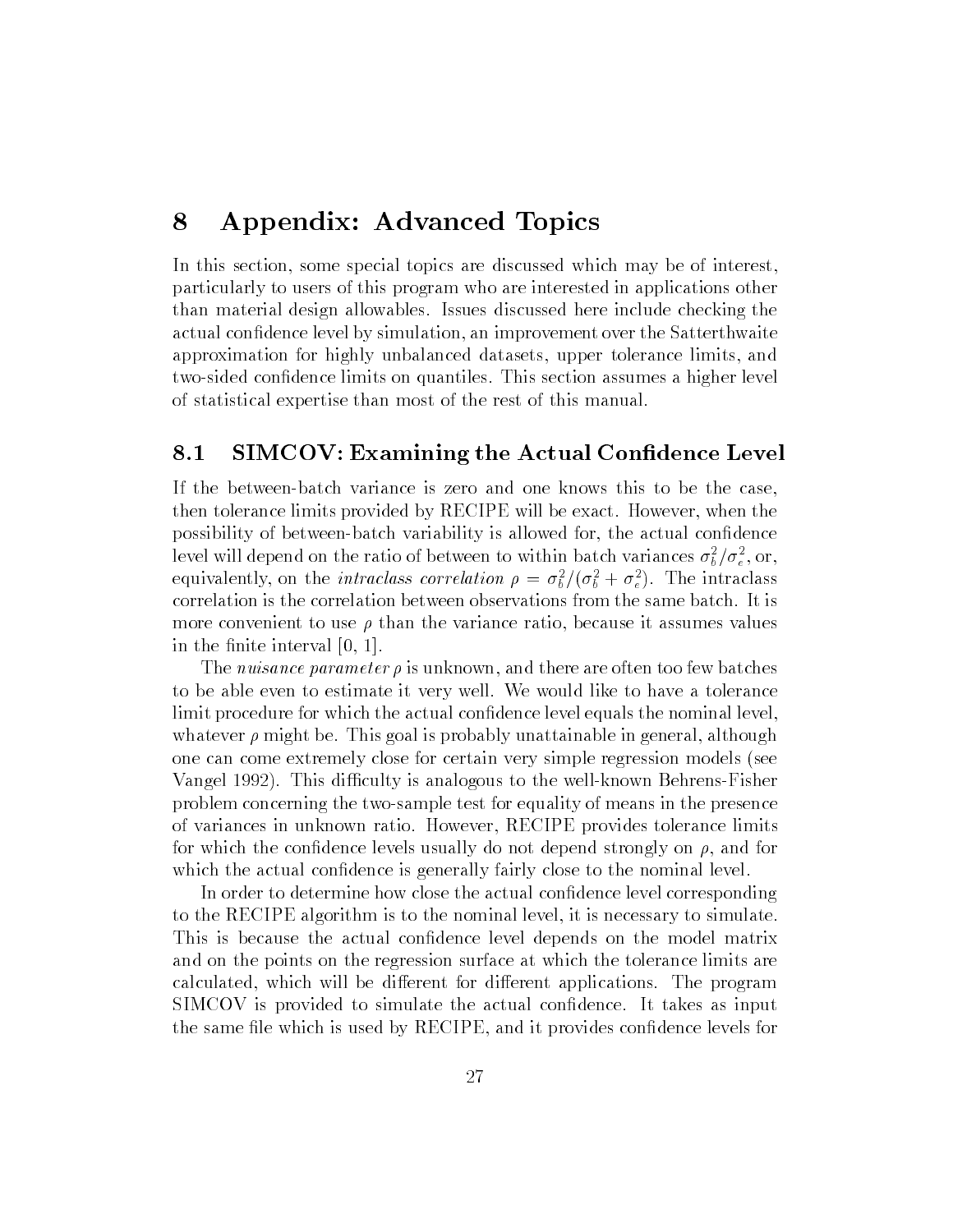various levels of  $\rho$  for each point at which tolerance limits are to be calculated.

One can expect SIMCOV to show that the RECIPE intervals are somewhat conservative when  $\rho$  is near zero, somewhat anticonservative for intermediate values of  $\rho$ , and nearly exact for  $\rho = 1$ . For highly unbalanced datasets, the confidence may differ substantially from the nominal level when  $\rho = 1$  (for an example, see Vangel 1995b). This indicates that the Satterthwaite approximation is not adequate, and that improved performance can be obtained by replacing the Satterthwaite value with the appropriate quantile of a simulated *pivotal* random variable. By doing this, one can attain  $ex$ actly the nominal confidence level when  $\rho = 1$  (to within the accuracy of the simulated pivotal quantile), and this will typically improve performance for intermediate values of  $\rho$  as well.

As an example, if SIMCOV is applied to the input file for Example 5, something resembling the following output will result:

```
Filename (without '.dat' extension) ?
ex5
  SIMCOV : One-Sided Random-Effect Regression Tolerance Limits
  (Version 1.0, April 1995)
  *** Simulated pivot critical value file ex5.crt not found.
     Satterthwaite approximation will be used.
  Number of simulation replicates ?
5000
  Integer seed ?
  Number of values for intraclass correlation?
111= use same random numbers for each rho
 0= use different random numbers for each rho ?
\Omega
```
rho confidence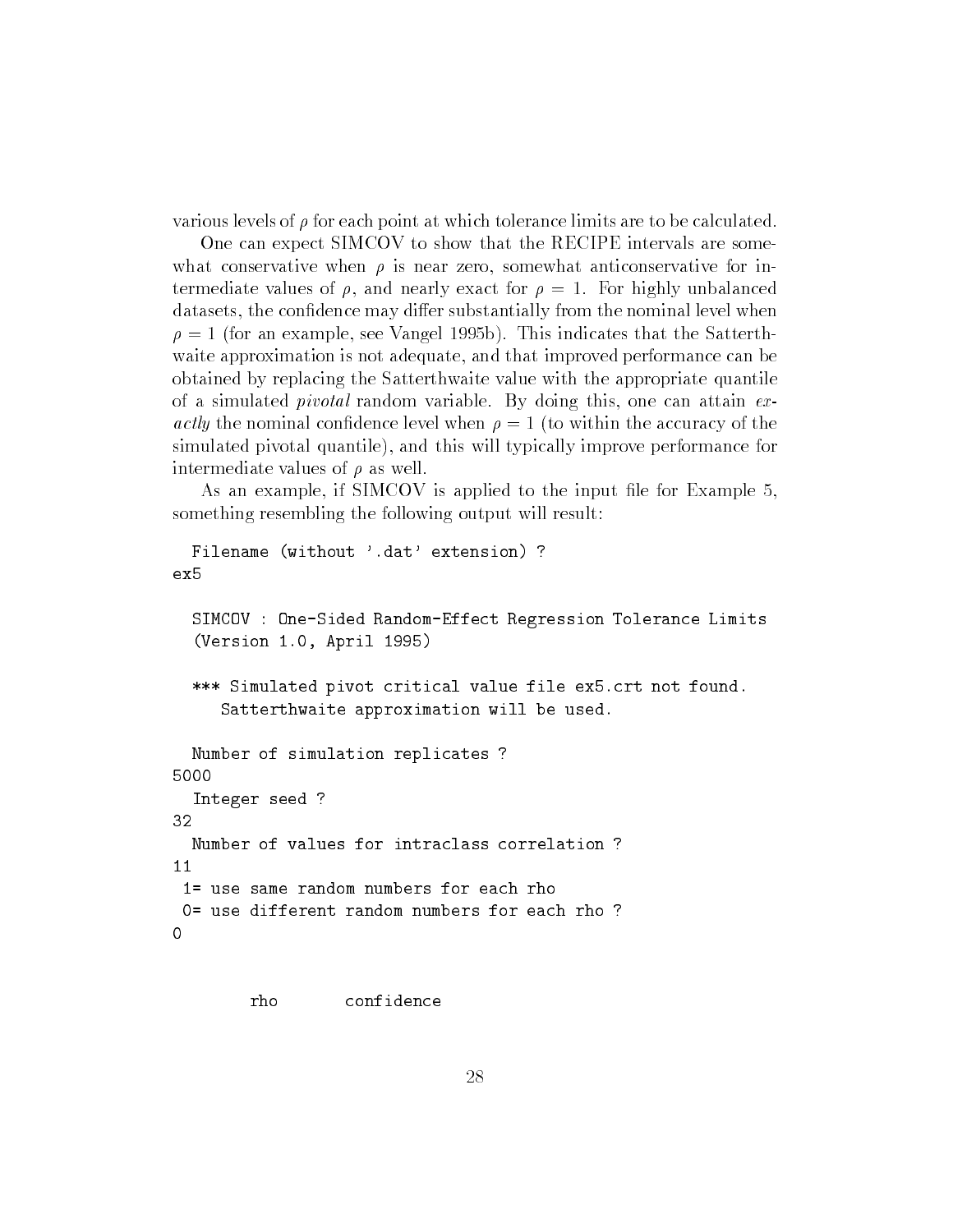| 0.0000 | 0.9646 |
|--------|--------|
| 0.0000 | 0.9686 |
| 0.1000 | 0.9550 |
| 0.1000 | 0.9578 |
| 0.2000 | 0.9494 |
| 0.2000 | 0.9470 |
| 0.3000 | 0.9482 |
| 0.3000 | 0.9504 |
| 0.4000 | 0.9444 |
| 0.4000 | 0.9364 |
| 0.5000 | 0.9384 |
| 0.5000 | 0.9432 |
| 0.6000 | 0.9378 |
| 0.6000 | 0.9350 |
| 0.7000 | 0.9310 |
| 0.7000 | 0.9368 |
| 0.8000 | 0.9344 |
| 0.8000 | 0.9322 |
| 0.9000 | 0.9422 |
| 0.9000 | 0.9448 |
| 1.0000 | 0.9516 |
| 1.0000 | 0.9522 |
|        |        |

For  $\rho = 0, 1, \ldots, 1$ , the actual confidence was obtained from 5000 simulated regressions. The two values given for each  $\rho$  correspond to the two points at which the tolerance limit is to be calculated. This example data file is for a  $(.90, .95)$  lower tolerance limit, and it is clear that the nominal confidence of .95 is nearly attained for all  $\rho$ . Note that if N is the number of simulations and the actual and nominal confidences are indeed equal, then one would expect the simulation results to usually fall within the two-standard-deviation interval

$$
\gamma \pm 2\sqrt{\frac{\gamma(1-\gamma)}{N}},\tag{10}
$$

where  $\gamma$  is the nominal confidence. For this example,  $\gamma = .95$  and the interval  $(10)$  is  $(.944, .956)$ .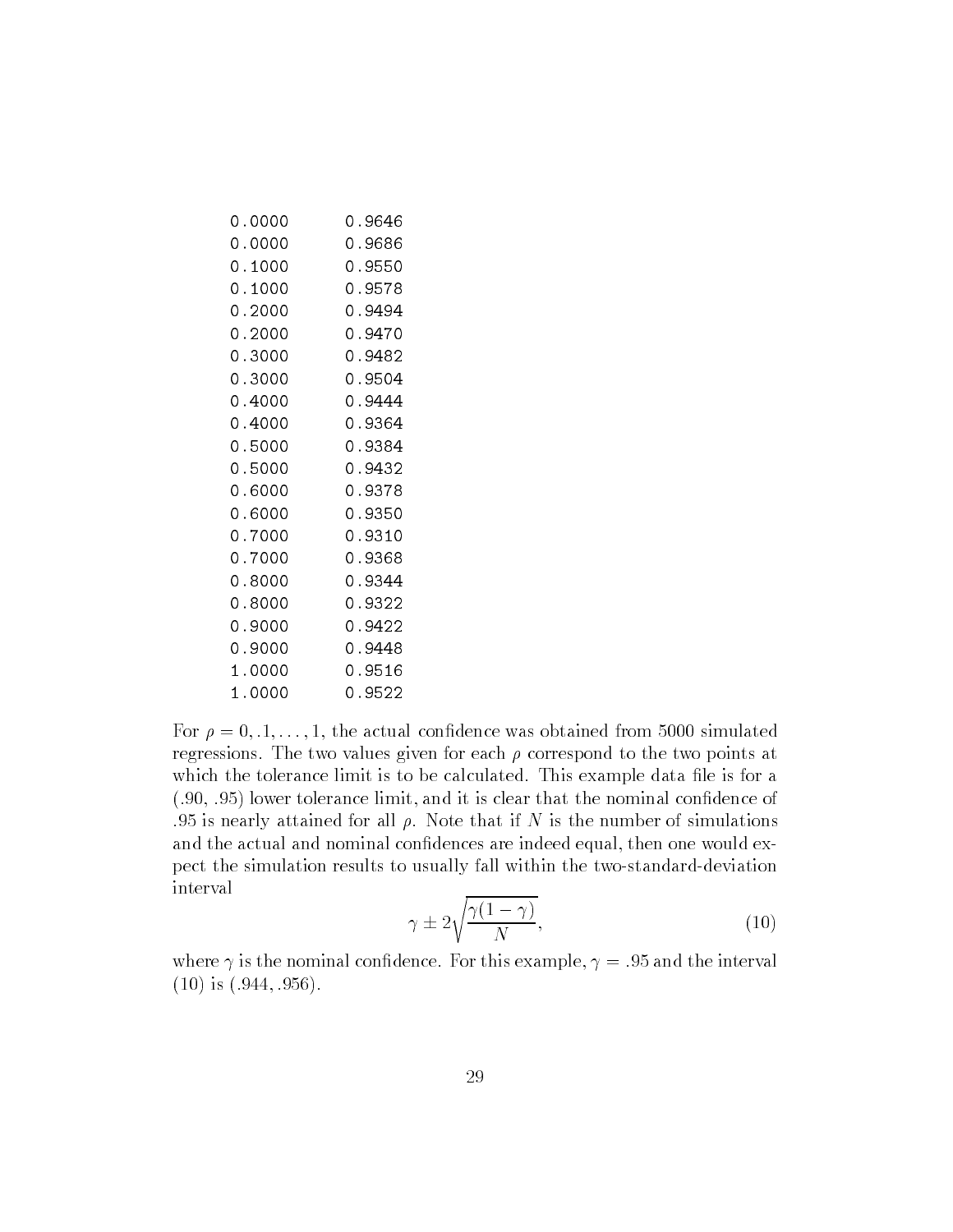### 8.2 SIMPVT: An Improvement on Satterthwaite's Approximation for Highly Unbalanced Data

Usually, SIMCOV will demonstrate that RECIPE will provide condence levels reasonably close to the nominal level. However, for unbalanced models we can improve on the Satterthwaite tolerance limits if we are willing to do more work. If RECIPE finds a file with a '.crt' extension, then it will read the critical values from that file, rather than using a Satterthwaite approximation. The program SIMPVT simulates the pivotal random variable for  $\rho = 1$  and creates a '.crt' file for use by SIMCOV and by RECIPE. An example will help illustrate the use of SIMPVT.

An unbalanced dataset was created from Example 5 by deleting four values: two from batch 1 and one each from batches 4 and 5. The new input file, called 'ex5a.dat' follows:

```
\pmb{\pi}
```

```
# RECIPE Example #5a: Basis values using data from multiple sources
# This is an 'unbalanced version' of Example #5 in which four
# values have been deleted: two from batch 1, and one each from
# batches 4 and 5. Note that `ntot' has been changed from 15 to 11.
## -- In this example, we have five batches of data: three from
\sharpone source, and two from a second source. We would like
#
       to use all five batches of data to get a tolerance limit
#
       for each source.
# -- ntot, nlvl, nbch, npar, npts, prob, conf
\mathbf{H}11 2 5 2 2 .9d0 .95d0
\sharp\sharp-- The fixed part of this model is a different mean for
\sharpeach of the two sources
   1 0
\sharp# -- Here are the 15 data values. Column 1 indicates the
# fixed level (data source), and column 2 indicates the
```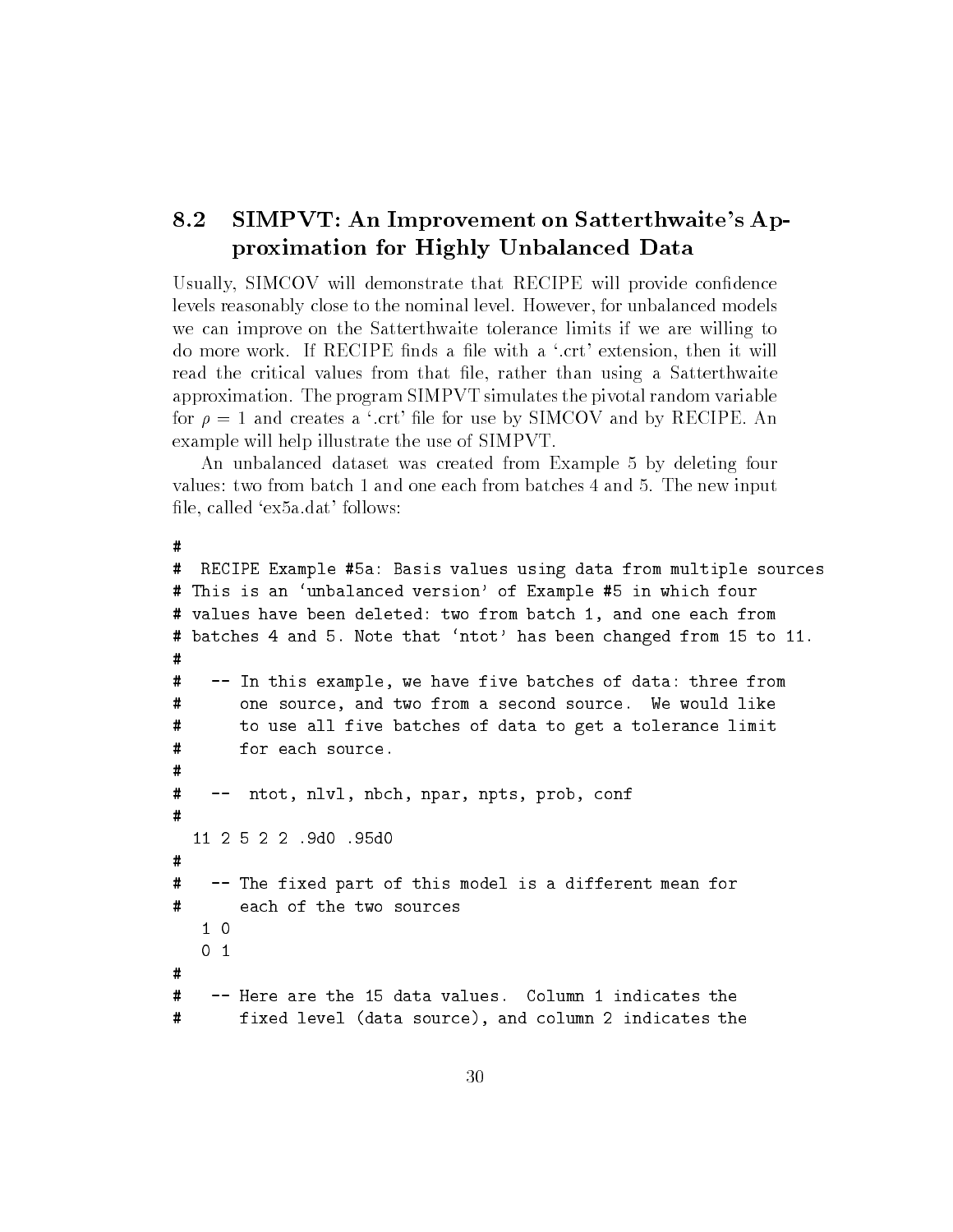| # |                |                | number of the batch. The third column gives the strength |
|---|----------------|----------------|----------------------------------------------------------|
| # |                |                | values.                                                  |
|   | $\mathbf{1}$   | $1 \quad$      | 75.8                                                     |
| # |                |                | 1 1 78.4                                                 |
| # |                |                | $1 \quad 1 \quad 82.0$                                   |
|   | 1              |                | 2 68.8                                                   |
|   | $\mathbf{1}$   |                | 2 70.9                                                   |
|   | $\mathbf{1}$   |                | 2 73.5                                                   |
|   | $\mathbf{1}$   |                | 3 74.5                                                   |
|   | $1 -$          |                | 3, 74.8                                                  |
|   | 1              |                | 3 78.8                                                   |
|   | $\mathcal{L}$  |                | 4 81.3                                                   |
|   | $\mathcal{L}$  |                | 4 87.7                                                   |
| # | 2              |                | 4 89.0                                                   |
|   | $\overline{2}$ |                | 5 88.2                                                   |
|   | $\overline{2}$ |                | 5 91.2                                                   |
|   | #2             | 5 <sup>1</sup> | 94.2                                                     |
| # |                |                |                                                          |
| # |                |                | The tolerance limit are to be calculated at two          |
| # |                |                | points, which correspond to the two sources. So          |
| # |                |                | we just repeat the two lines for the fixed part          |
| # |                |                | of the model here.                                       |
|   | $1\quad$       |                |                                                          |
|   | 0              | 1              |                                                          |

The actual confidence that RECIPE will achieve for this dataset with the Satterthwaite approximation for  $\rho = 0, .5, 1$  are determined by SIMCOV:

```
simcov
 Filename (without '.dat' extension) ?
ex5a
```

```
SIMCOV : One-Sided Random-Effect Regression Tolerance Limits
(Version 1.0, April 1995)
```

```
*** Simulated pivot critical value file ex5a.crt not found.
  Satterthwaite approximation will be used.
```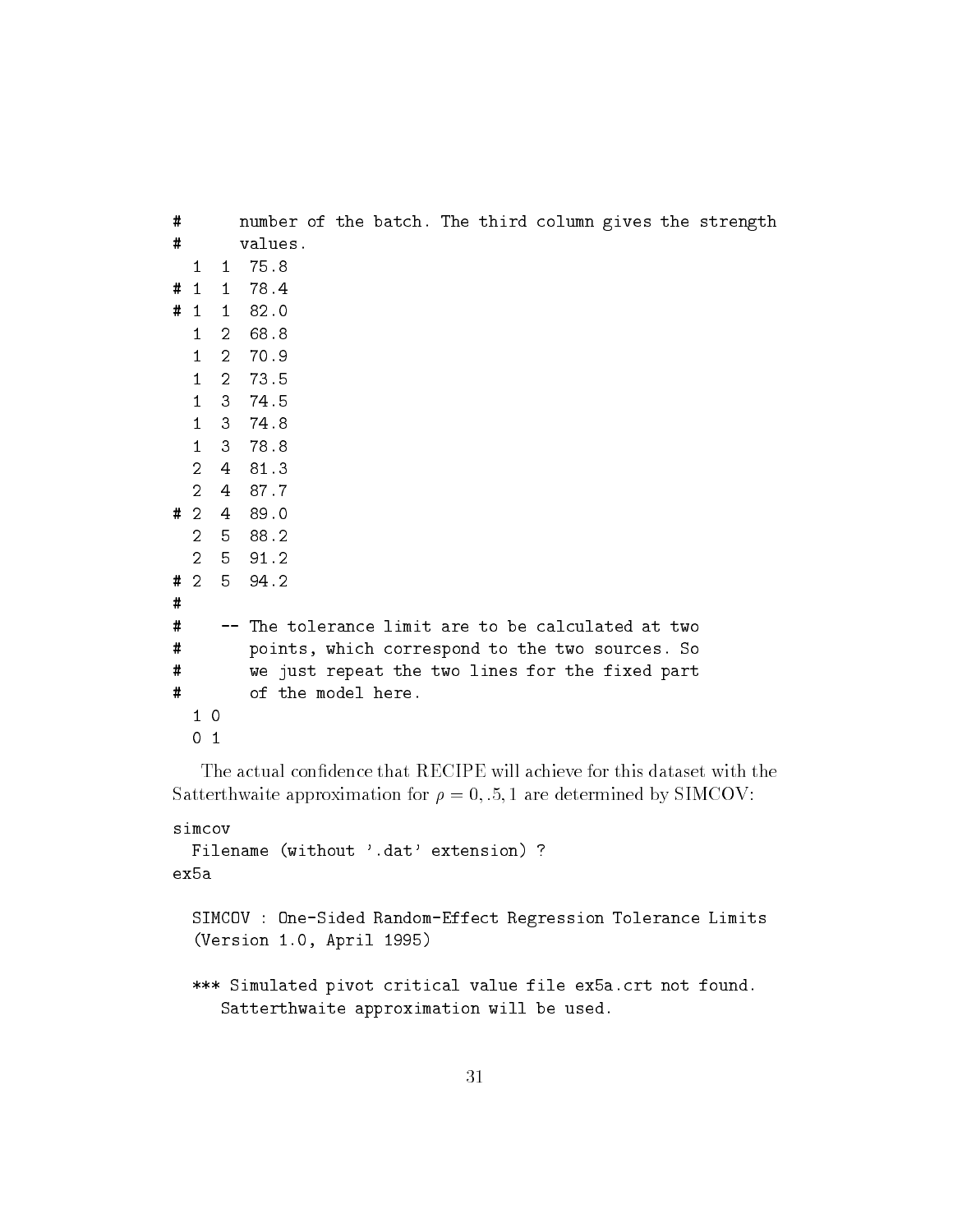```
Number of simulation replicates ?
25000
  Integer seed ?
12
  Number of values for intraclass correlation ?
3
 1= use same random numbers for each rho
 0= use different random numbers for each rho ?
```

| rho    | confidence |
|--------|------------|
| 0.0000 | 0.9681     |
| 0.0000 | 0.9668     |
| 0.5000 | 0.9421     |
| 0.5000 | 0.9430     |
| 1.0000 | 0.9574     |
| 1.0000 | 0.9566     |

When  $\rho = 1$  the actual confidence, although probably acceptably close to the nominal .95, is well outside the two-standard-deviation limit of  $(.947, .953)$ .

 $SIMPVT$  is now used to produce a critical value file 'ex5a.crt' which can be used instead of the Satterthwiate approximation. Since the SIMCOV has shown that the actual confidence level at  $\rho = 1$  which we want to improve on is already close to .95, we must determine the pivotal quantile quite accurately in order to see any improvement in the confidence level. So we will have SIMPVT obtain the desired quantiles from 1,000,000 simulated values of the pivotal random variable.

```
simpvt
  Filename (without '.dat' extension) ?
ex5a
  Number of simulation replicates ?
1000000
  Integer seed ?
23
```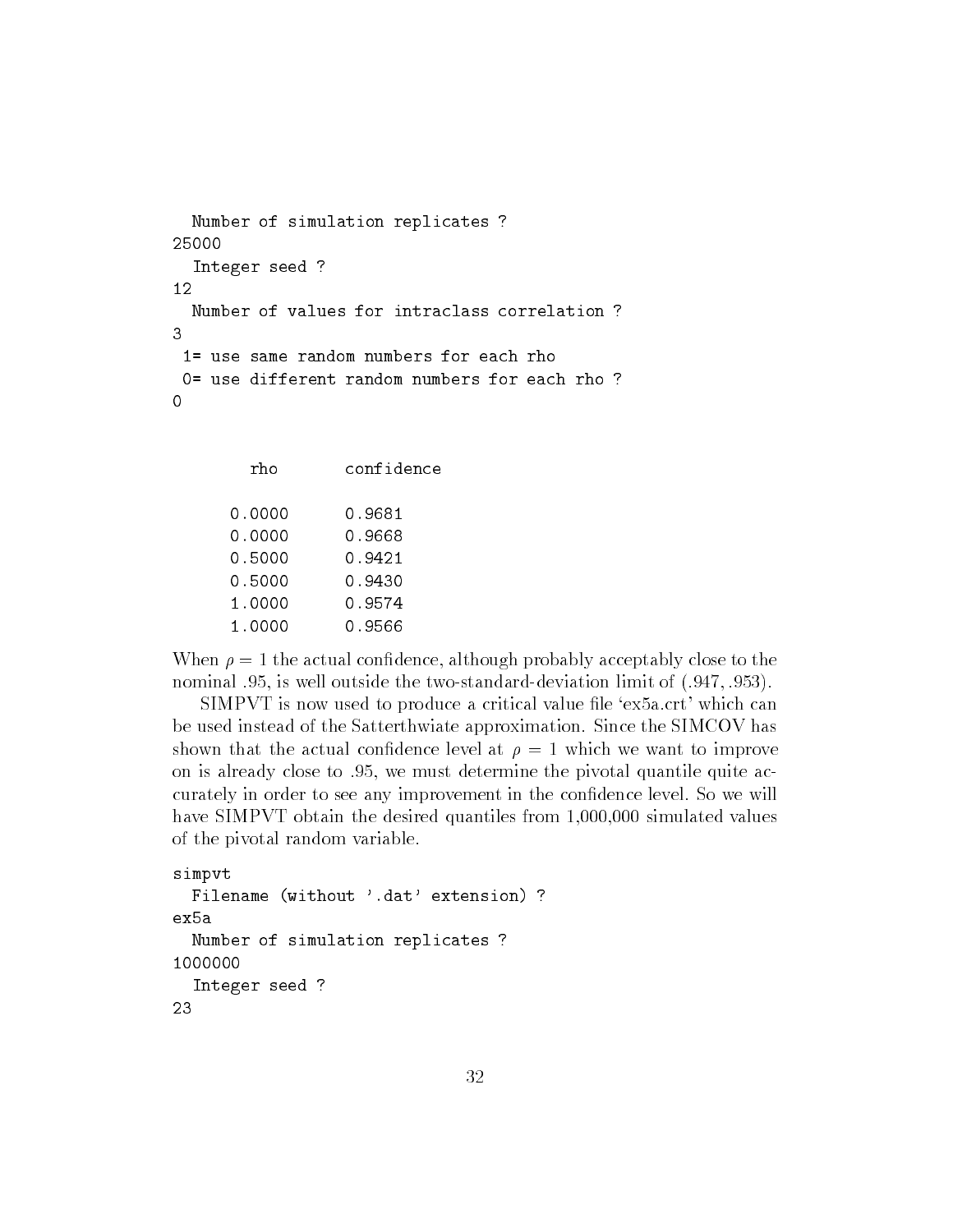```
SIMPVT : One-Sided Random-Effect Regression Tolerance Limits
(Version 1.0, April 1995)
    Simulated critical values
                                   \mathcal{L}=Number of replicates =1000000
                     \equivInput file = ex5a.dat
Output file
                     = ex5a.crt
  5.293335957447922
  5.525013667521424
```
The two numbers printed out by SIMPVT are the critical values corresponding to the two points at which tolerance limits are to be calculated; they have been written to the new file 'ex5a.crt'.

Now we run SIMCOV again to see how much improvement we've realized. It helps to use the same seed as in the previous run of SIMCOV in order to make it easier to discern any improvement.

```
simcov
 Filename (without '.dat' extension) ?
ex5aSIMCOV : One-Sided Random-Effect Regression Tolerance Limits
  (Version 1.0, April 1995)
  *** Simulated pivot critical values from file ex5a.crt will be used.
 Number of simulation replicates ?
25000
  Integer seed ?
 Number of values for intraclass correlation?
3
 1= use same random numbers for each rho
 0= use different random numbers for each rho?
```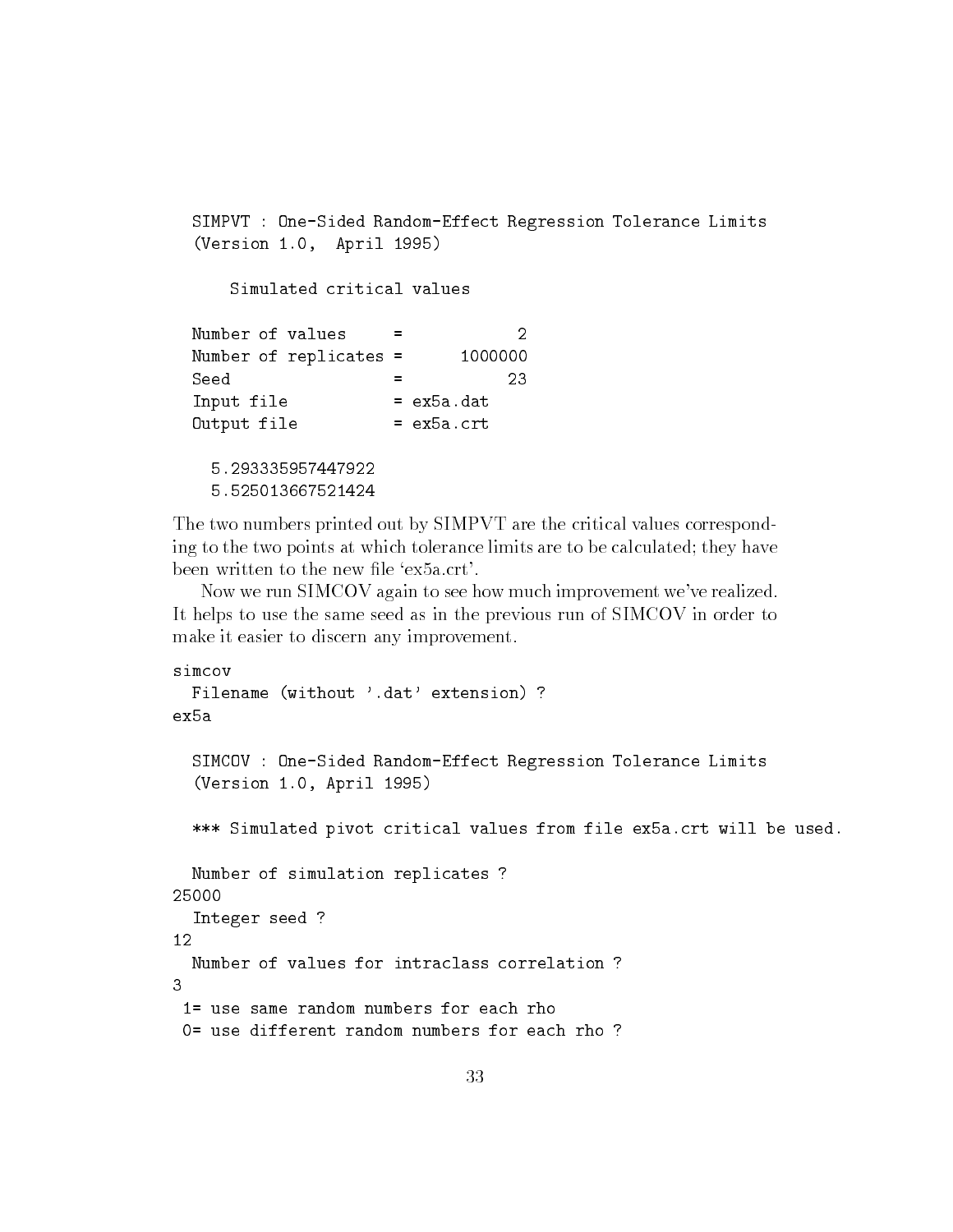| rho    | confidenc |
|--------|-----------|
| 0.0000 | 0.9678    |
| 0.0000 | 0.9664    |
| 0.5000 | 0.9405    |
| 0.5000 | 0.9411    |
| 1.0000 | 0.9499    |
| 1.0000 | 0.9497    |

Note that SIMCOV uses the '.crt' file this time, and that the confidence when  $\rho = 1$  is very nearly exactly the nominal level.

How much of a difference will this make in the actual  $(.90, .95)$  lower tolerance limits? To see this, RECIPE was run with the '.crt' file, the last three characters in this file name were changed, and RECIPE was run again. The results are

```
recipe
 Filename (without .dat extension) ?
ex5a
 RECIPE : One-Sided Random-Effect Regression Tolerance Limits
  (Version 1.0, April 1995)
 *** Simulated pivot critical values from file ex5a.crt will be used.
       Probability Confidence Regression Tolerance Limit
          0.90 0.95 73.871429 60.316295
                                73.871429
          0.90 0.95 87.100000 72.952700
recipe
 Filename (without .dat extension) ?
ex5a
```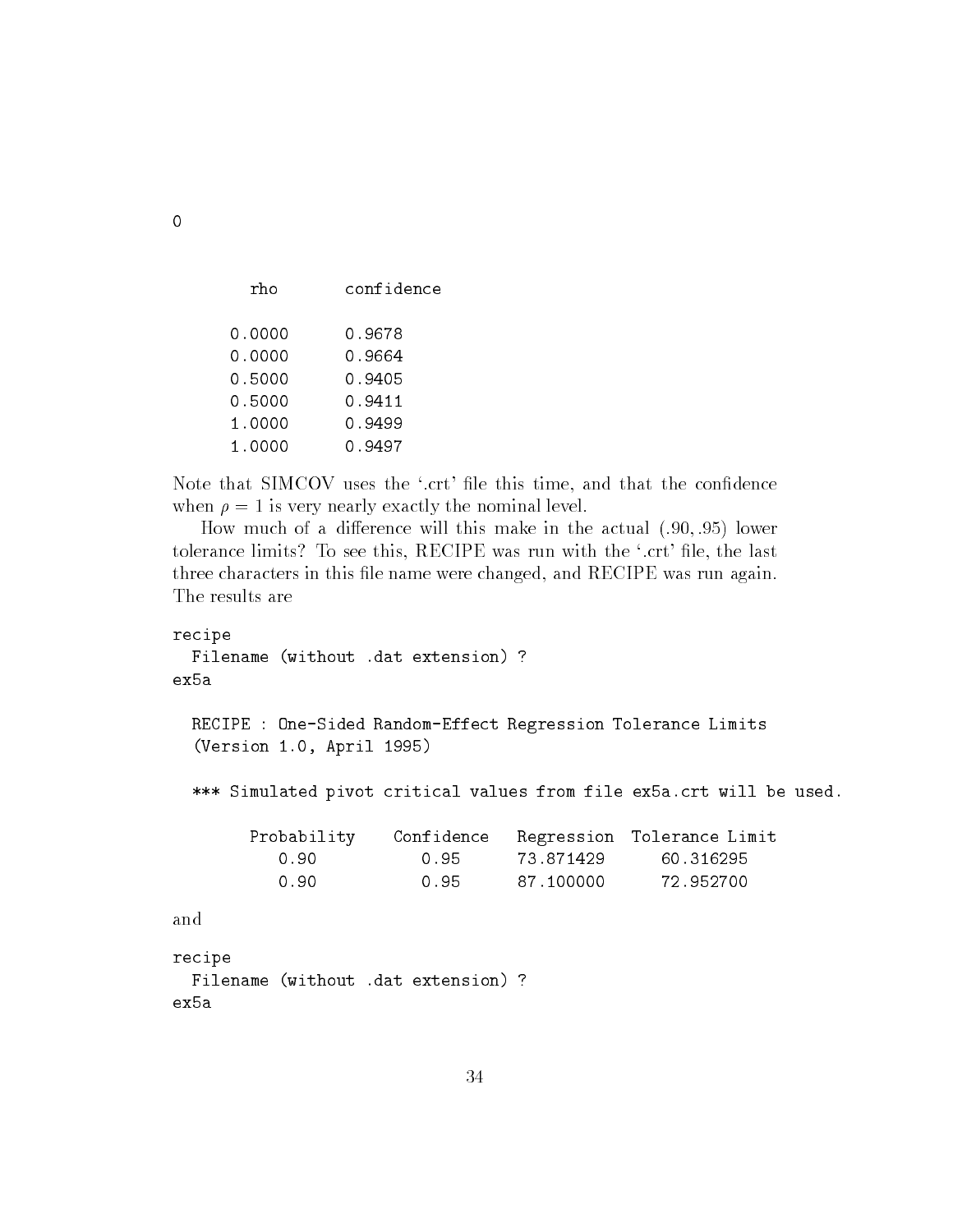RECIPE : One-Sided Random-Effect Regression Tolerance Limits (Version 1.0, April 1995) \*\*\* Simulated pivot critical value file ex5a.crt not found. Satterthwaite approximation will be used. Probability Confidence Regression Tolerance Limit 0.90 0.95 87.100000 72.458949

respectively. For more theoretical information on this topic, see Vangel (1995a).

### 8.3 Upper Tolerance Limits

Because the application which motivated the development of this methodology is to lower tolerance limits, and because it was important to make the software as easy-to-use for non-statisticians as possible, the RECIPE software must be modified slightly in order to calculate upper tolerance limits.

An upper tolerance limit, as calculated by RECIPE, is a statistic of the form

$$
L = w^T \hat{\theta} - KS,\tag{11}
$$

where  $\sigma$  is a vector of estimated regression coemercins, w is a vector of constants which determines the point on the regression surface at which a tolerance limit is to be determined, S is the residual standard deviation, and K is a statistic which depends on the estimated variance ratio. It is not hard to show that if (11) provides a  $(\beta, \gamma)$  lower tolerance limit, then

$$
U = w^T \hat{\theta} + KS \tag{12}
$$

will be a  $(1 - \beta, 1 - \gamma)$  upper tolerance limit. Therefore, to calculate a  $(\beta, \gamma)$ upper tolerance limits, provide  $1 - \beta$  and  $1 - \gamma$  as the content and confidence in the input file, and modify the source code of RECIPE by changing the sign of the tolerance limit factor. Specifically, subroutine 'regdat' concludes with the lines

```
t(i) = xm(i) -tfct*sqrt(rmsa)10
     continue
```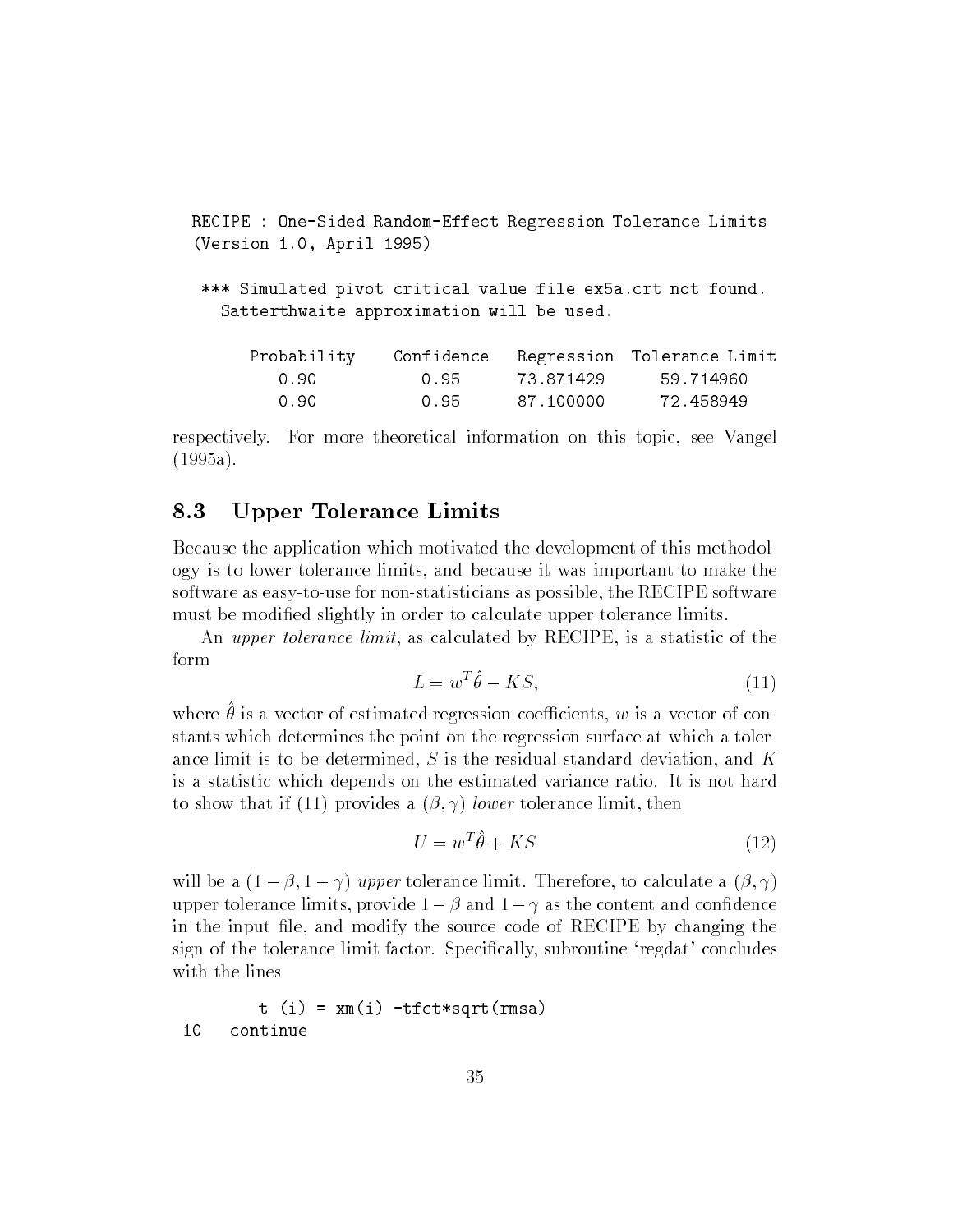return end

The sign on 'tfct' should be changed to give

```
t(i) = xm(i) + t fct*sqrt(rmsa)10 continue
     return
     end
```
Of course, it is trivial to modify the program to allow the use to specify either upper or lower tolerance limits in the input file, and this will probably be a feature in the next version of the software.

#### 8.4 Confidence Limits on Quantiles

It is obvious from the definition of a one-sided tolerance limit that a  $(\beta, \gamma)$ lower tolerance limit is a 100 $\gamma$  percent lower confidence limit on the 100(1- $\beta$ ) percentile, and that a  $(\beta, \gamma)$  upper tolerance limit is a 100 $\gamma$  percent upper confidence limit on the  $100\beta$  percentile of the population. It is easy to show that two one-sided tolerance limits can be constructed to provide any desired two-sided confidence limits on any population quantile.

To be precise, let  $B_1$  and  $B_2$  be lower tolerance limits with confidences  $(1 + \gamma)/2$  and  $(1 - \gamma)/2$ , respectively. Then, since for tolerance limits of the form calculated by RECIPE  $B_1$  is always less than  $B_2$ , the random interval  $[B_1, B_2]$  provides a 100 $\gamma$  percent two-sided confidence interval on the 100(1- $\beta$ )th population percentile. Hence, one-sided tolerance limits can provide both one- and two-sided confidence intervals on quantiles.

## References

- [1] Box, G. E. P. , Hunter, W. G., and Hunter, J. S. (1978), Statistics for Experimenters: An Introduction to Design, Data Analysis, and Model Building, John Wiley ans Sons, New York.
- [2] Gere, J. M. and Timoshenko, S. P. (1984), Mechanics of Materials, Boston: Prindle, Weber & Schmidt.